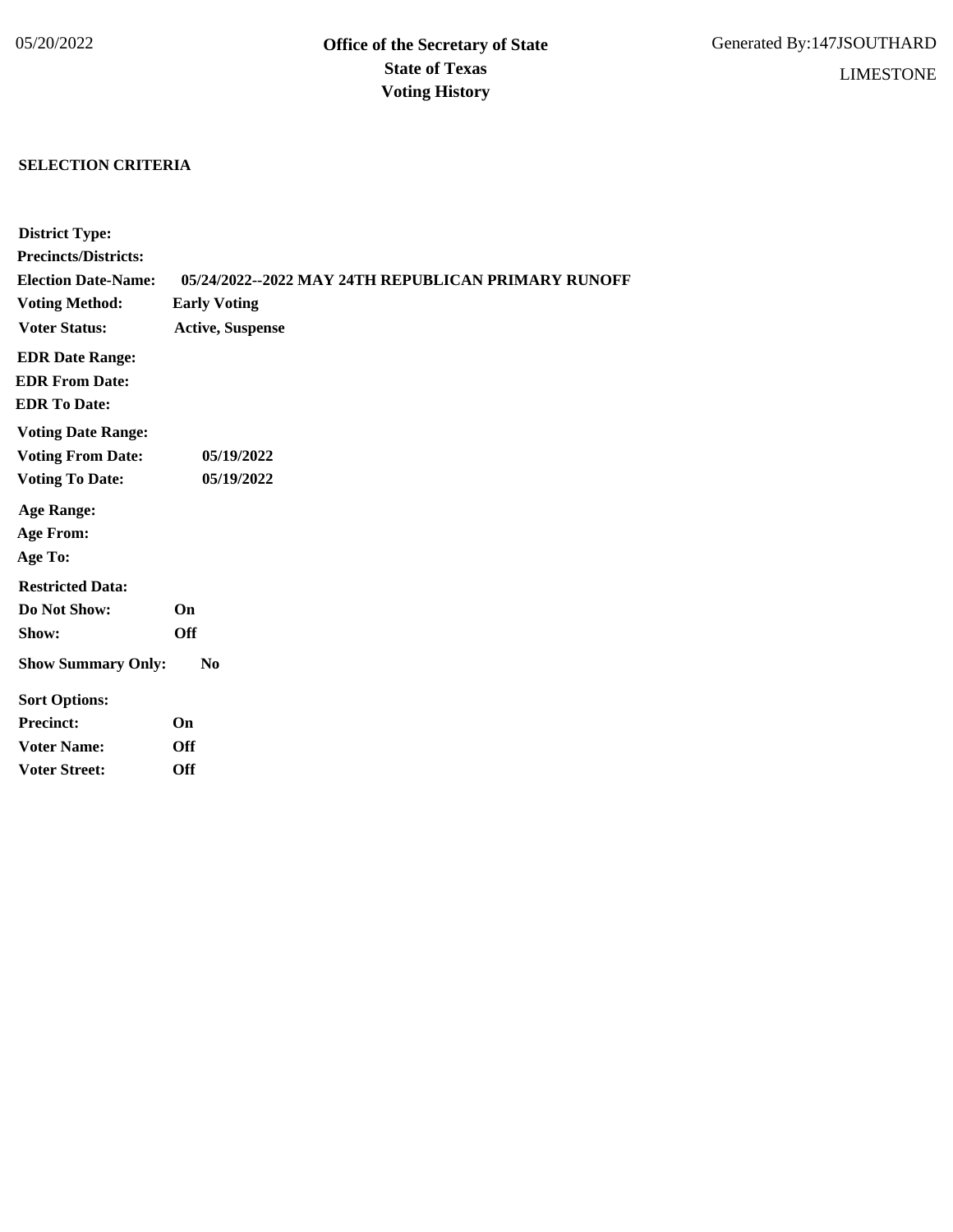| Precinc<br>t | VUID           | EDR                                           | Voter<br>Status | Voter Name                                  | <b>DOB</b>              | Current<br>County | Residence<br>Address                                  | Mailing Address                                         |
|--------------|----------------|-----------------------------------------------|-----------------|---------------------------------------------|-------------------------|-------------------|-------------------------------------------------------|---------------------------------------------------------|
| 101          | 1036544229     | 02/05/2006                                    | $\overline{V}$  | BENNETT<br>III, DAVIS<br>CLEVELAND          | 02/13/1946              | 147               | 207 LCR 794<br>GROESBECK TX<br>76642                  | 207 LCR 794<br>GROESBECK TX<br>76642                    |
|              | Election Name: | 2022 MAY 24TH<br>REPUBLICAN PRIMARY<br>RUNOFF |                 |                                             | Ballot Style: BS2       |                   | Voting Method: EV                                     |                                                         |
| 101          | 1117088885     | 10/25/2018                                    | $\overline{z}$  | GRICE, MARGAR 08/31/1951<br>ET HECHLER      |                         | 147               | 413 LCR 771<br>GROESBECK TX<br>76642                  |                                                         |
|              | Election Name: | 2022 MAY 24TH<br>REPUBLICAN PRIMARY<br>RUNOFF |                 |                                             | Ballot Style: BS2       |                   | Voting Method: EV                                     |                                                         |
| 101          | 1013691524     | 11/03/1980                                    | $\overline{U}$  | MCCOY, RICHAR 12/23/1961<br>D GENE          |                         | 147               | 902 PARKER<br><b>STREET</b><br>GROESBECK TX<br>76642  | 902 PARKER ST<br>GROESBECK TX<br>76642                  |
|              | Election Name: | 2022 MAY 24TH<br>REPUBLICAN PRIMARY<br>RUNOFF |                 |                                             | Ballot Style: BS2       |                   | Voting Method: EV                                     |                                                         |
| 101          | 1031180383     | 11/27/2015                                    | $\overline{z}$  | ROMAN, MARIA 10/25/1986<br>INES             |                         | 147               | 1932 HWY 14 S<br>GROESBECK TX<br>76642                |                                                         |
|              | Election Name: | 2022 MAY 24TH<br>REPUBLICAN PRIMARY<br>RUNOFF |                 |                                             | Ballot Style: BS2       |                   | Voting Method: EV                                     |                                                         |
| 101          | 1221019831     | 07/11/2015                                    | $\overline{17}$ | SALAZAR, GENA 06/27/1997<br>ROSE            |                         | 147               | Е<br>GROESBECK TX<br>76642                            | 312 NAVASOTA ST 312 E NAVASOTA<br>GROESBECK TX<br>76642 |
|              | Election Name: | 2022 MAY 24TH<br>REPUBLICAN PRIMARY<br>RUNOFF |                 |                                             | Ballot Style: BS2       |                   | Voting Method: EV                                     |                                                         |
| 101          | 1013725104     | 10/01/2000                                    | $\overline{U}$  | STEWART, LISA 03/09/1968<br>JANE            |                         | 147               | 205 FROST CREEK<br>AVENUE<br>GROESBECK TX<br>76642    |                                                         |
|              | Election Name: | 2022 MAY 24TH<br>REPUBLICAN PRIMARY<br>RUNOFF |                 |                                             | Ballot Style: BS2       |                   | Voting Method: EV                                     |                                                         |
| 101          | 1013720216     | 04/09/1988                                    | $\overline{U}$  | <b>JOE</b>                                  | SWICK, BRIAN 08/02/1967 | 147               | 2219 FM 937<br>GROESBECK TX<br>76642                  | 2219 FM 937<br>GROESBECK TX<br>76642                    |
|              | Election Name: | 2022 MAY 24TH<br>REPUBLICAN PRIMARY<br>RUNOFF |                 |                                             | Ballot Style: BS2       |                   | Voting Method: EV                                     |                                                         |
| 101          | 1031549058     | 12/30/2010                                    | $\overline{U}$  | TURRUBIARTE, 10/25/1961<br>DAVID<br>ANTHONY |                         | 147               | 414 GRAYSON ST<br>$_{\rm N}$<br>GROESBECK TX<br>76642 | 414 N GRAYSON<br>${\rm ST}$<br>GROESBECK TX<br>76642    |
|              | Election Name: | 2022 MAY 24TH<br>REPUBLICAN PRIMARY<br>RUNOFF |                 |                                             | Ballot Style: BS2       |                   | Voting Method: EV                                     |                                                         |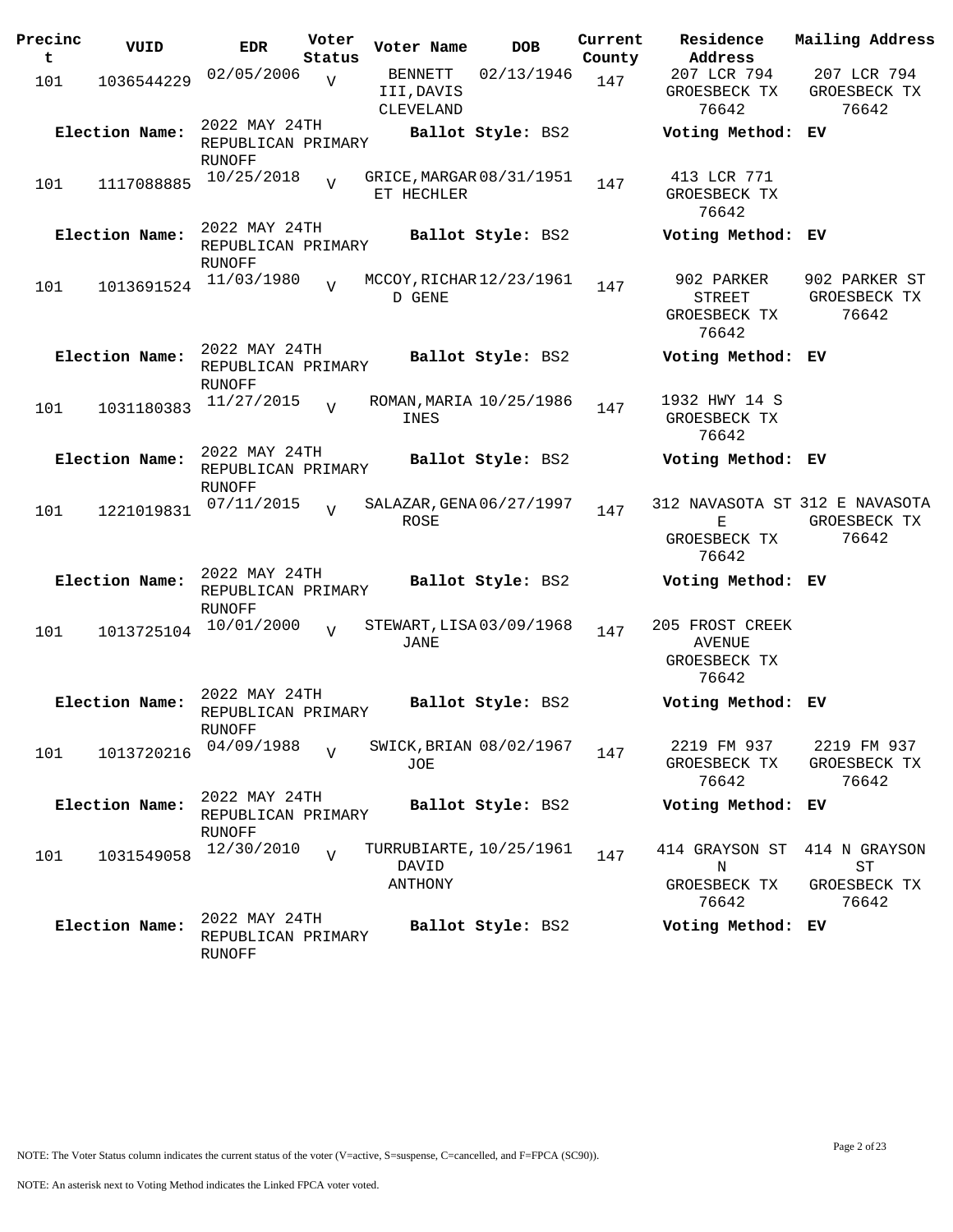| Precinc<br>t | VUID           | <b>EDR</b>                                    | Voter<br>Status | Voter Name | <b>DOB</b>               | Current<br>County | Residence<br>Address                  | Mailing Address                       |
|--------------|----------------|-----------------------------------------------|-----------------|------------|--------------------------|-------------------|---------------------------------------|---------------------------------------|
| 102          | 1128025069     | 01/22/2016                                    | $\overline{V}$  | OLIVER     | MORTON, CHRIS 07/22/1956 | 147               | 382 LCR 760<br>GROESBECK TX<br>76642  | PO BOX 971<br>GROESBECK TX<br>76642   |
|              | Election Name: | 2022 MAY 24TH<br>REPUBLICAN PRIMARY<br>RUNOFF |                 |            | Ballot Style: BS2        |                   | Voting Method:                        | ЕV                                    |
| 102          | 1017059508     | 03/25/2015                                    | $\overline{v}$  | CUMMINS    | WILSON, BETTY 04/28/1955 | 147               | 440 LCR 654<br>THORNTON TX<br>76687   | <b>POB 250</b><br>KOSSE TX 76653      |
|              | Election Name: | 2022 MAY 24TH<br>REPUBLICAN PRIMARY<br>RUNOFF |                 |            | Ballot Style: BS2        |                   | Voting Method: EV                     |                                       |
| 102          | 1013673455     | 03/01/1978                                    | $\overline{v}$  | R          | WILSON, LARRY 12/22/1943 | 147               | 1872 LCR 760<br>GROESBECK TX<br>76642 | 1872 LCR 760<br>GROESBECK TX<br>76642 |
|              | Election Name: | 2022 MAY 24TH<br>REPUBLICAN PRIMARY<br>RUNOFF |                 |            | Ballot Style: BS2        |                   | Voting Method:                        | ЕV                                    |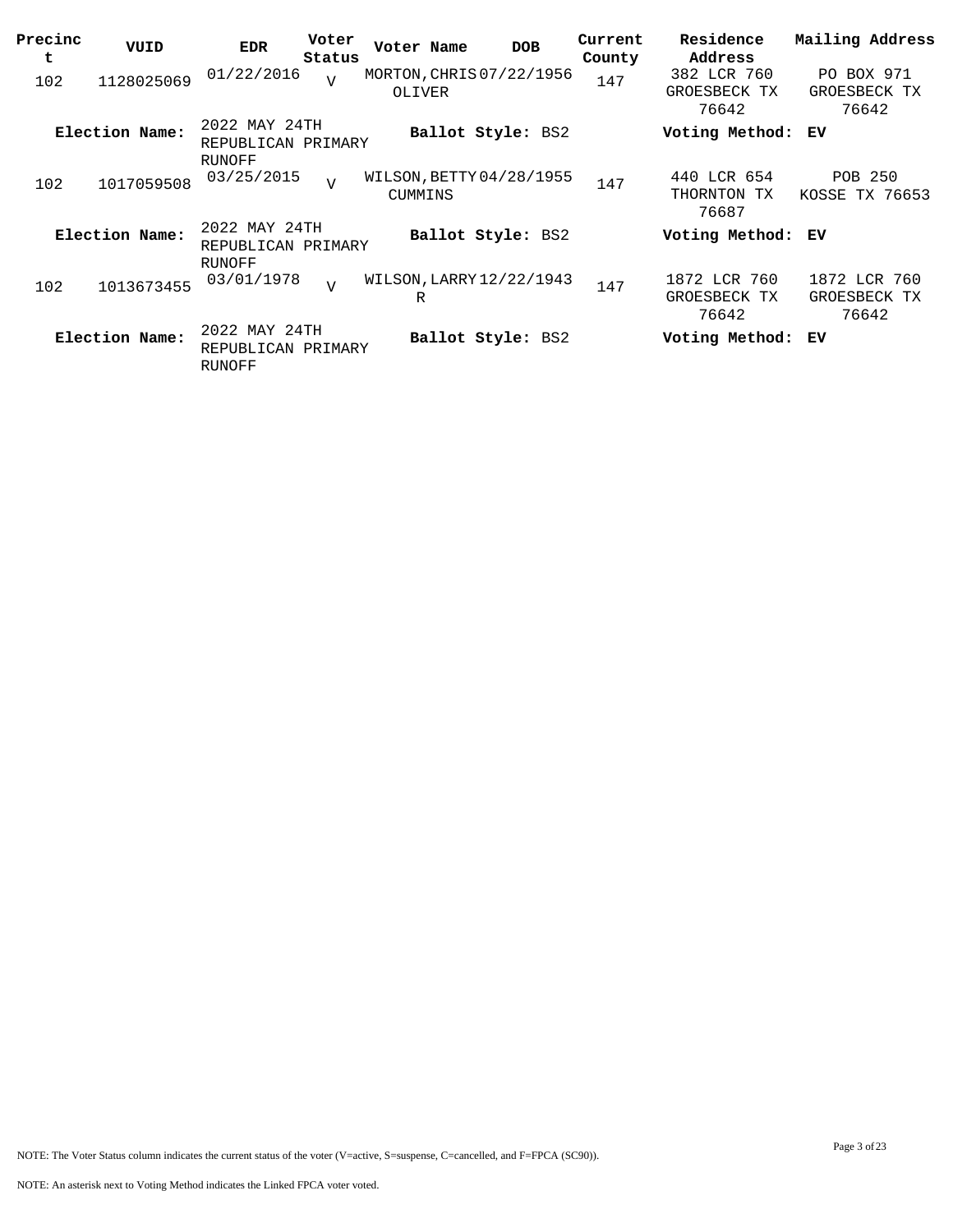| Precinc<br>t | VUID           | <b>EDR</b>                                    | Voter<br>Status | Voter Name                             | <b>DOB</b>        | Current<br>County | Residence<br>Address             | Mailing Address                  |
|--------------|----------------|-----------------------------------------------|-----------------|----------------------------------------|-------------------|-------------------|----------------------------------|----------------------------------|
| 103          | 1013686387     | 02/23/1978                                    | $\overline{V}$  | MUHLINGHAUSE 04/16/1929<br>, BOBBIE    |                   | 147               | 3865 FM 147<br>THORNTON TX       | 3865 FM 147<br>THORNTON TX       |
|              |                |                                               |                 | ERSKINE                                |                   |                   | 76687                            | 76687                            |
|              | Election Name: | 2022 MAY 24TH<br>REPUBLICAN PRIMARY           |                 |                                        | Ballot Style: BS2 |                   | Voting Method:                   | ЕV                               |
| 103          | 1003768076     | RUNOFF<br>11/28/2001                          | $\overline{V}$  | PARRIOTT, JOA 05/29/1940<br>N PATRICIA |                   | 147               | 810 LCR 700<br>KOSSE TX 76653    | 810 LCR 700<br>KOSSE TX 76653    |
|              | Election Name: | 2022 MAY 24TH<br>REPUBLICAN PRIMARY           |                 |                                        | Ballot Style: BS2 |                   | Voting Method: EV                |                                  |
| 103          | 1003768082     | RUNOFF<br>11/28/2001                          | $\overline{v}$  | PARRIOTT, ROB 11/04/1935<br>ERT ALLEN  |                   | 147               | 810 LCR 700<br>TX 76653<br>KOSSE | 810 LCR 700<br>TX 76653<br>KOSSE |
|              | Election Name: | 2022 MAY 24TH<br>REPUBLICAN PRIMARY<br>RUNOFF |                 |                                        | Ballot Style: BS2 |                   | Voting Method: EV                |                                  |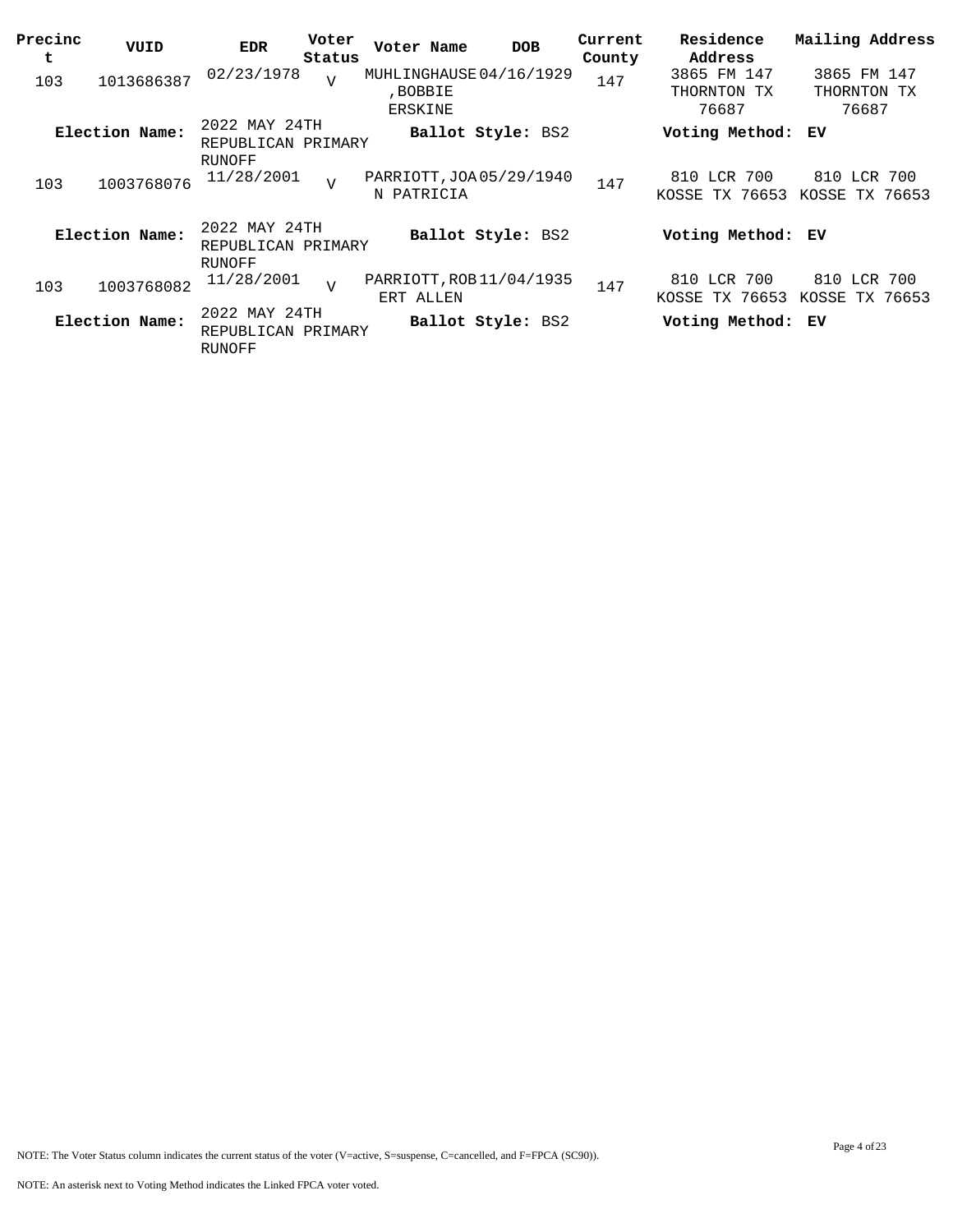| Precinc<br>t | VUID           | <b>EDR</b>                                           | Voter<br>Status | Voter Name            | <b>DOB</b>               | Current<br>County | Residence<br>Address                  | Mailing Address                       |
|--------------|----------------|------------------------------------------------------|-----------------|-----------------------|--------------------------|-------------------|---------------------------------------|---------------------------------------|
| 104          | 1013676607     | 04/20/1980                                           | $\overline{U}$  | ARMSTRONG             | AYRES, LINDA 10/25/1953  | 147               | 4421 FM 3371<br>THORNTON TX<br>76687  | POB 161<br>GROESBECK TX<br>76642      |
|              | Election Name: | 2022 MAY 24TH<br>REPUBLICAN PRIMARY<br><b>RUNOFF</b> |                 |                       | Ballot Style: BS2        |                   | Voting Method:                        | ЕV                                    |
| 104          | 1013676611     | 04/20/1980                                           | $\overline{z}$  | RAY                   | AYRES, RANDY 05/03/1957  | 147               | 4421 FM 3371<br>THORNTON TX<br>76687  | P O BOX 161<br>GROESBECK TX<br>76642  |
|              | Election Name: | 2022 MAY 24TH<br>REPUBLICAN PRIMARY<br><b>RUNOFF</b> |                 |                       | Ballot Style: BS2        |                   | Voting Method:                        | ЕV                                    |
| 104          | 1013692556     | 10/30/1988                                           | $\overline{z}$  | LYNN                  | BEARD, GARY 11/24/1959   | 147               | 3506 FM 3371<br>GROESBECK TX<br>76642 | 3506 FM 3371<br>GROESBECK TX<br>76642 |
|              | Election Name: | 2022 MAY 24TH<br>REPUBLICAN PRIMARY<br>RUNOFF        |                 |                       | Ballot Style: BS2        |                   | Voting Method:                        | ΕV                                    |
| 104          | 1022737152     | 10/27/2004                                           | $\overline{U}$  | G                     | HUGHES, ALAN 05/14/1944  | 147               | 185 PR 5753A<br>GROESBECK TX<br>76642 | 185 PR 5753A<br>GROESBECK TX<br>76642 |
|              | Election Name: | 2022 MAY 24TH<br>REPUBLICAN PRIMARY<br>RUNOFF        |                 |                       | Ballot Style: BS2        |                   | Voting Method:                        | ΕV                                    |
| 104          | 1203790423     | 11/23/2013                                           | $\overline{U}$  | KORENEK<br>JR, GEORGE | 06/29/1954               | 147               | 802 LCR 755<br>GROESBECK TX<br>76642  | 802 LCR 755<br>GROESBECK TX<br>76642  |
|              | Election Name: | 2022 MAY 24TH<br>REPUBLICAN PRIMARY<br><b>RUNOFF</b> |                 |                       | Ballot Style: BS2        |                   | Voting Method: EV                     |                                       |
| 104          | 1003917494     | 10/29/2000                                           | $\overline{z}$  | LLE WOOMERT           | LATRAY, MICHE 08/22/1969 | 147               | 3751 FM 3371<br>GROESBECK TX<br>76642 | 3751 FM 3371<br>GROESBECK TX<br>76642 |
|              | Election Name: | 2022 MAY 24TH<br>REPUBLICAN PRIMARY<br><b>RUNOFF</b> |                 |                       | Ballot Style: BS2        |                   | Voting Method:                        | ЕV                                    |
| 104          | 1063348856     | 11/02/2010                                           | $\overline{V}$  | MARTIN                | WINN, TERRY 09/18/1961   | 147               | 982 LCR 740<br>THORNTON TX<br>76687   | 982 LCR 740<br>THORNTON TX<br>76687   |
|              | Election Name: | 2022 MAY 24TH<br>REPUBLICAN PRIMARY<br><b>RUNOFF</b> |                 |                       | Ballot Style: BS2        |                   | Voting Method:                        | ЕV                                    |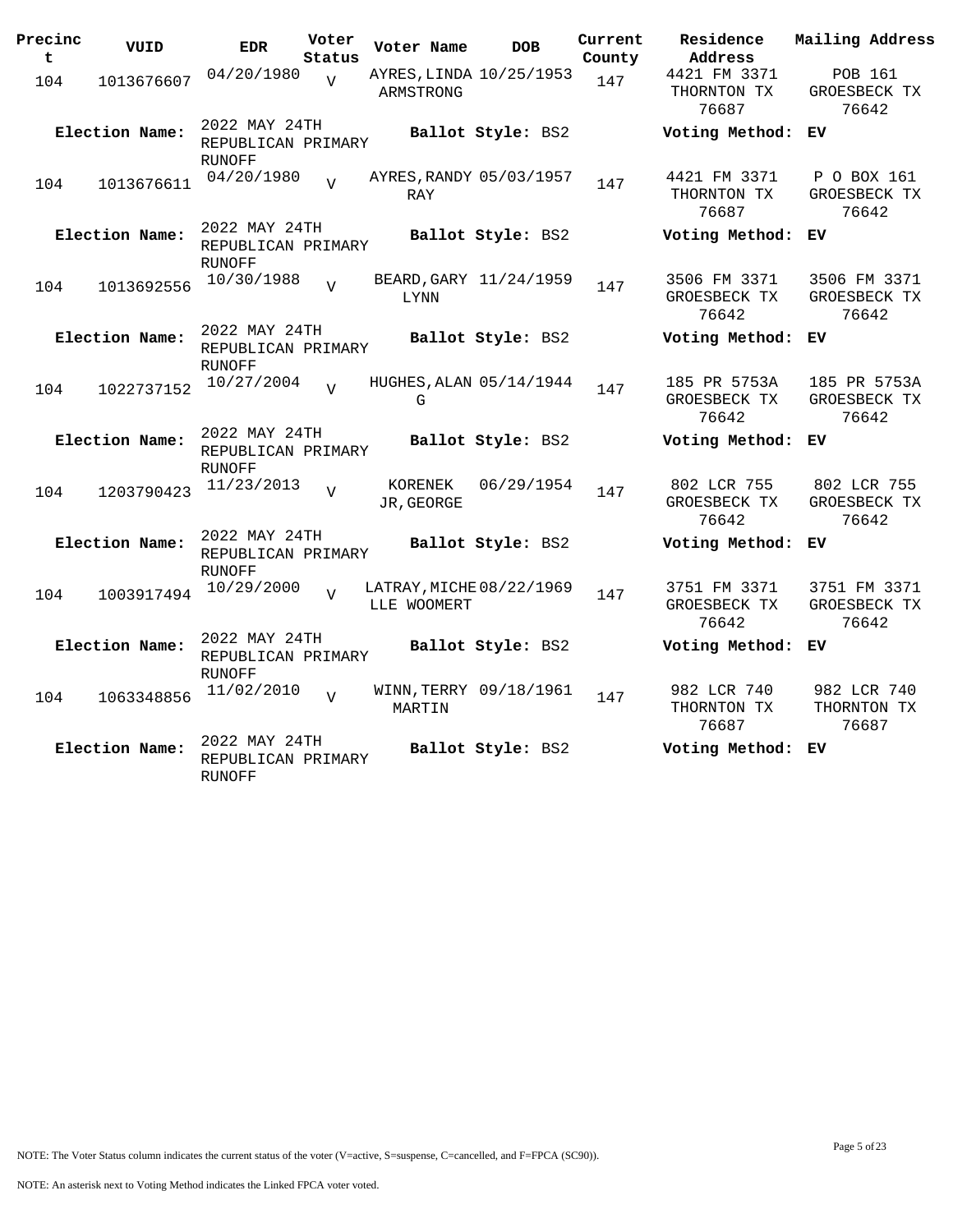| Precinc<br>t | VUID           | <b>EDR</b>                                           | Voter<br>Status | Voter Name                                   | <b>DOB</b>        | Current<br>County | Residence<br>Address                   | Mailing Address                                                      |
|--------------|----------------|------------------------------------------------------|-----------------|----------------------------------------------|-------------------|-------------------|----------------------------------------|----------------------------------------------------------------------|
| 201          | 1013680539     | 03/01/1978                                           | $\overline{V}$  | BLANCHARD, PE04/17/1947<br>GGY ANN           |                   | 147               | 1085 FM 2838                           | P O BOX 306<br>MEXIA TX 76667 MEXIA TX 76667                         |
|              | Election Name: | 2022 MAY 24TH<br>REPUBLICAN PRIMARY<br>RUNOFF        |                 |                                              | Ballot Style: BS3 |                   | Voting Method: EV                      |                                                                      |
| 201          | 1169669624     | 05/19/2021                                           | $\overline{z}$  | CHRANE, BUDDY 03/22/1973<br>BLAN             |                   | 147               | 809 CRESTLINE<br>DRIVE                 |                                                                      |
|              | Election Name: | 2022 MAY 24TH<br>REPUBLICAN PRIMARY<br><b>RUNOFF</b> |                 |                                              | Ballot Style: BS3 |                   | MEXIA TX 76667<br>Voting Method: EV    |                                                                      |
| 201          | 1013681232     | 03/01/1978                                           | $\overline{U}$  | CORBITT, DELO 10/13/1949<br>U                |                   | 147               | 1003 CLARK<br>STREET<br>MEXIA TX 76667 | 1003 CLARK ST<br>MEXIA TX 76667                                      |
|              | Election Name: | 2022 MAY 24TH<br>REPUBLICAN PRIMARY<br>RUNOFF        |                 |                                              | Ballot Style: BS3 |                   | Voting Method: EV                      |                                                                      |
| 201          | 1013680119     | 11/06/1978                                           | $\overline{z}$  | HANCOCK, CARO 06/09/1944<br>LYN ANN          |                   | 147               | STREET                                 | 1010 BRENTWOOD 1010 BRENTWOOD<br>ST<br>MEXIA TX 76667 MEXIA TX 76667 |
|              | Election Name: | 2022 MAY 24TH<br>REPUBLICAN PRIMARY<br><b>RUNOFF</b> |                 |                                              | Ballot Style: BS3 |                   | Voting Method: EV                      |                                                                      |
| 201          | 1013681189     | 02/17/1989                                           | $\overline{U}$  | MATHIS, HAROL 06/15/1951<br>D CRAIG          |                   | 147               | 808 CRESTLINE<br>DRIVE                 | 808 CRESTLINE<br>DR<br>MEXIA TX 76667 MEXIA TX 76667                 |
|              | Election Name: | 2022 MAY 24TH<br>REPUBLICAN PRIMARY<br>RUNOFF        |                 |                                              | Ballot Style: BS3 |                   | Voting Method: EV                      |                                                                      |
| 201          | 1013681191     | 02/17/1989                                           | $\overline{z}$  | MATHIS, PHYLL 01/06/1954<br>IS ANN           |                   | 147               | 808 CRESTLINE<br>DRIVE                 | 808 CRESTLINE<br><b>DR</b><br>MEXIA TX 76667 MEXIA TX 76667          |
|              | Election Name: | 2022 MAY 24TH<br>REPUBLICAN PRIMARY<br>RUNOFF        |                 |                                              | Ballot Style: BS3 |                   | Voting Method: EV                      |                                                                      |
| 201          | 1013681820     | 03/01/1980                                           | $\overline{V}$  | MCGAUGHEY, BE 08/06/1947<br>TTY J            |                   | 147               | 381 LCR 239                            | 381 LCR 239<br>MEXIA TX 76667 MEXIA TX 76667                         |
|              | Election Name: | 2022 MAY 24TH<br>REPUBLICAN PRIMARY<br><b>RUNOFF</b> |                 |                                              | Ballot Style: BS3 |                   | Voting Method: EV                      |                                                                      |
| 201          | 1080239802     | 09/12/2011<br>2022 MAY 24TH                          |                 | MCGAUGHEY, WI11/07/1947<br>LMON GREGG        |                   | 147               | 381 LCR 239                            | 381 LCR 239<br>MEXIA TX 76667 MEXIA TX 76667                         |
|              | Election Name: | REPUBLICAN PRIMARY<br>RUNOFF                         |                 |                                              | Ballot Style: BS3 |                   | Voting Method: EV                      |                                                                      |
| 201          | 1013710221     | 09/23/1992<br>2022 MAY 24TH                          | $\overline{V}$  | SANDIFER, JAM 08/10/1948<br>ES TILTON        |                   | 147               | 109 PR 5242                            | 109 PR 5242<br>MEXIA TX 76667 MEXIA TX 76667                         |
|              | Election Name: | REPUBLICAN PRIMARY<br>RUNOFF                         |                 |                                              | Ballot Style: BS3 |                   | Voting Method: EV                      |                                                                      |
| 201          | 1008963263     | 09/23/1992<br>2022 MAY 24TH                          | $\overline{V}$  | SANDIFER, VIC 12/14/1949<br>KI MORGAN        |                   | 147               | 109 PR 5242                            | 109 PR 5242<br>MEXIA TX 76667 MEXIA TX 76667                         |
|              | Election Name: | REPUBLICAN PRIMARY<br>RUNOFF                         |                 |                                              | Ballot Style: BS3 |                   | Voting Method: EV                      |                                                                      |
| 201          | 1182588055     | 03/14/2019                                           | $\overline{V}$  | WOODALL, AARO 02/01/1988<br>N<br>CHRISTOPHER |                   | 147               | 2557 HWY 171<br>MEXIA TX 76667         | 2557 HIGHWAY<br>171<br>MEXIA TX 76667-<br>2300                       |
|              | Election Name: | 2022 MAY 24TH<br>REPUBLICAN PRIMARY<br><b>RUNOFF</b> |                 |                                              | Ballot Style: BS3 |                   | Voting Method: EV                      |                                                                      |

NOTE: The Voter Status column indicates the current status of the voter (V=active, S=suspense, C=cancelled, and F=FPCA (SC90)).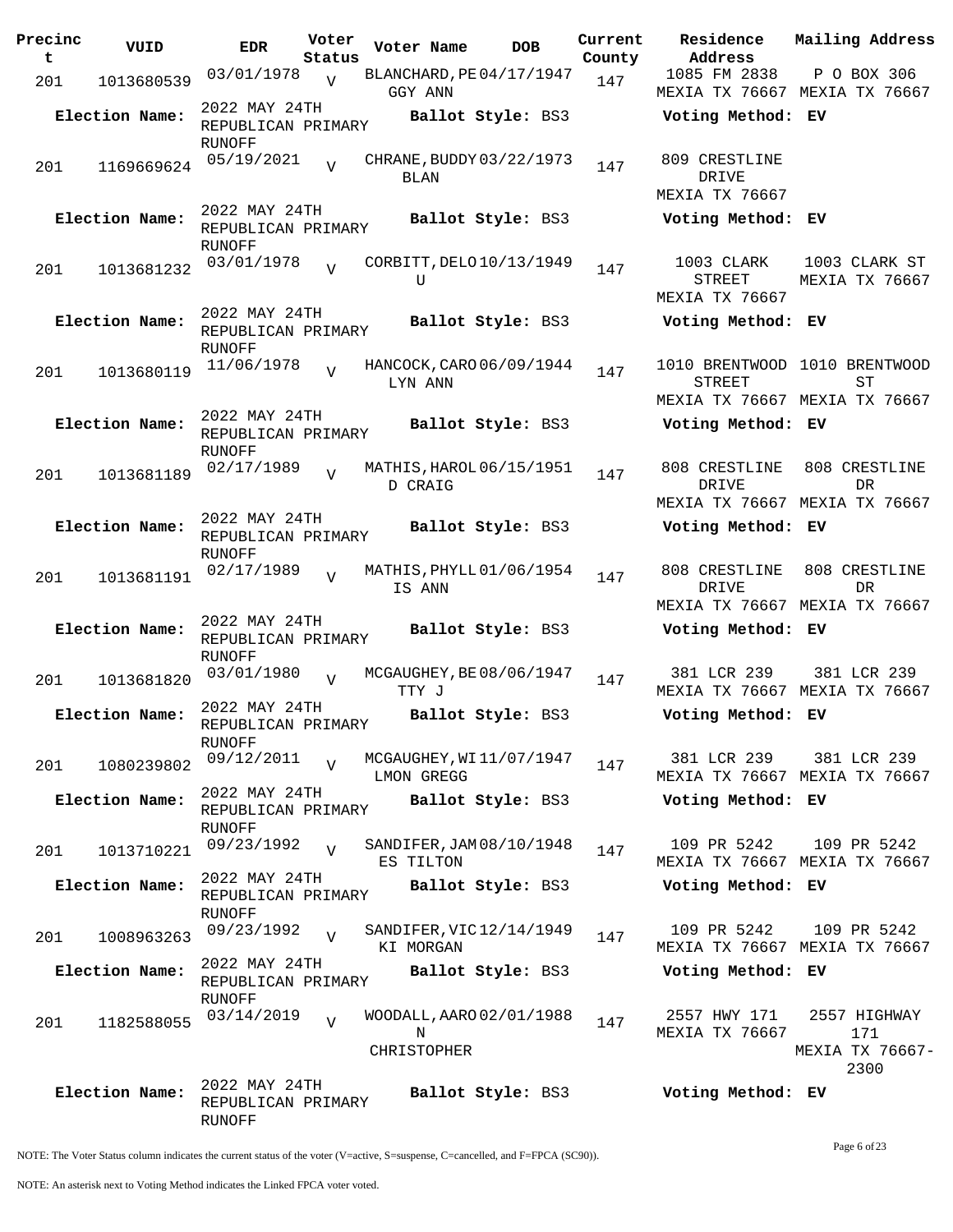| Precinc<br>t | VUID           | <b>EDR</b>                                           | Voter<br>Status | Voter Name                          | <b>DOB</b>        | Current<br>County | Residence<br>Address                                         | Mailing Address                 |
|--------------|----------------|------------------------------------------------------|-----------------|-------------------------------------|-------------------|-------------------|--------------------------------------------------------------|---------------------------------|
| 202          | 1187732425     | 07/27/2012                                           | $\overline{U}$  | BUSBY, ROBERT 11/16/1978<br>OKEITH  |                   | 147               | 528 HOPKINS ST<br>W                                          | 528 W HOPKINS<br>MEXIA TX 76667 |
|              | Election Name: | 2022 MAY 24TH<br>REPUBLICAN PRIMARY                  |                 |                                     | Ballot Style: BS3 |                   | MEXIA TX 76667<br>Voting Method: EV                          |                                 |
| 202          | 1013707107     | RUNOFF<br>08/14/1989                                 | $\overline{z}$  | INGRAM, ANDRE 12/19/1959<br>A JOYCE |                   | 147               | 622 MCKINNEY ST 622 S MCKINNEY<br>S<br><b>MEXIA TX 76667</b> | MEXIA TX 76667                  |
|              | Election Name: | 2022 MAY 24TH<br>REPUBLICAN PRIMARY<br>RUNOFF        |                 |                                     | Ballot Style: BS3 |                   | Voting Method: EV                                            |                                 |
| 202          | 1013701940     | 01/28/2022                                           | $\overline{U}$  | SAVAGE, ALAN 10/03/1961<br>GLENN    |                   | 147               | 819 MILAM ST W<br>MEXIA TX 76667                             |                                 |
|              | Election Name: | 2022 MAY 24TH<br>REPUBLICAN PRIMARY                  |                 |                                     | Ballot Style: BS3 |                   | Voting Method: EV                                            |                                 |
| 202          | 1013709445     | RUNOFF<br>01/27/2022                                 | $\overline{U}$  | SAVAGE, DONNA 08/30/1962<br>LYNN    |                   | 147               | 819 MILAM ST W<br>MEXIA TX 76667                             |                                 |
|              | Election Name: | 2022 MAY 24TH<br>REPUBLICAN PRIMARY<br><b>RUNOFF</b> |                 |                                     | Ballot Style: BS3 |                   | Voting Method: EV                                            |                                 |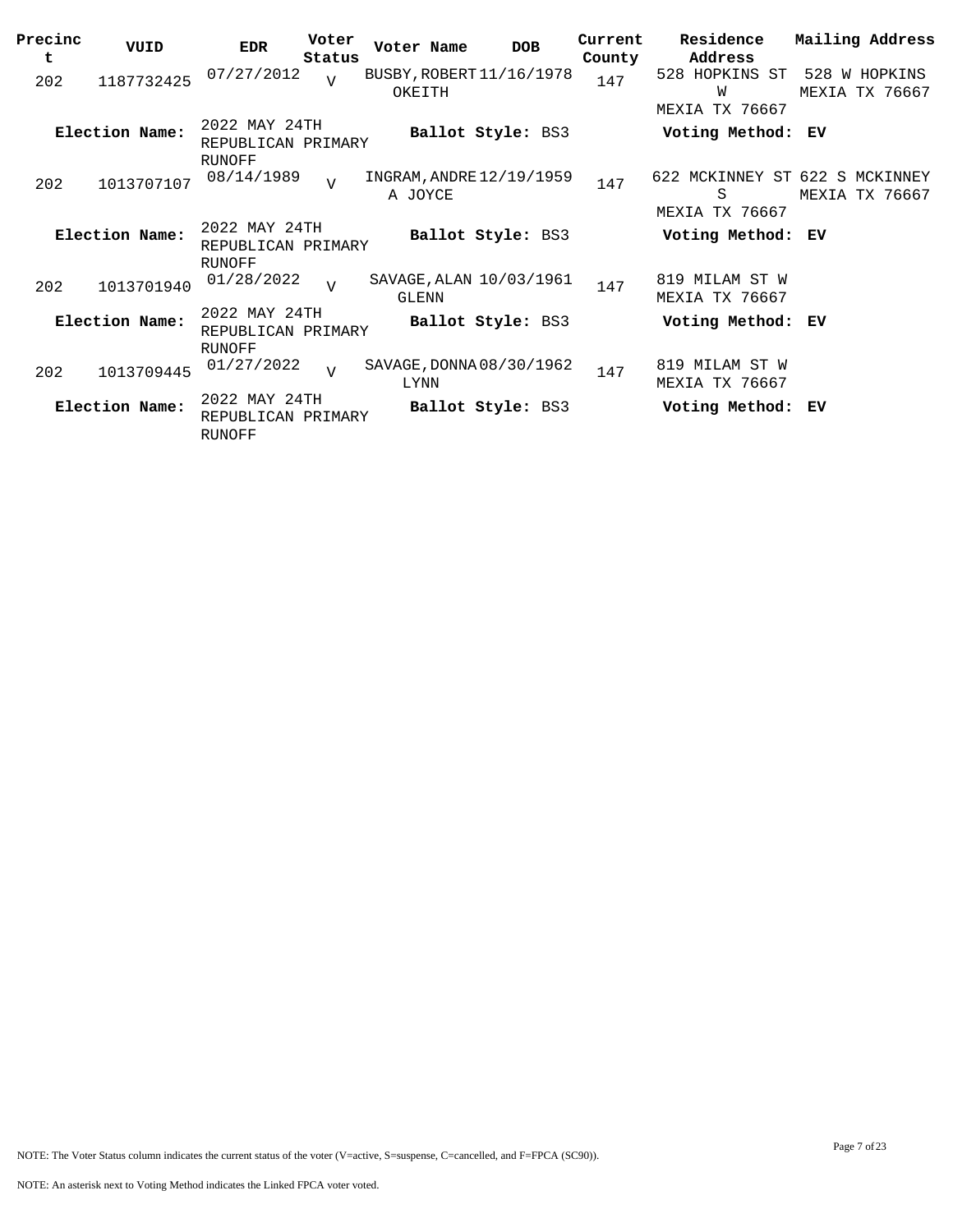| Precinc<br>t | VUID           | <b>EDR</b>                                    | Voter<br>Status | Voter Name | <b>DOB</b>               | Current<br>County | Residence<br>Address                | Mailing Address                        |
|--------------|----------------|-----------------------------------------------|-----------------|------------|--------------------------|-------------------|-------------------------------------|----------------------------------------|
| 204          | 1009347777     | 04/17/2021                                    | $\overline{U}$  | EL FRED    | CARTER, MICHA 05/21/1980 | 147               | 1683 LCR 106<br>MT CALM TX<br>76673 | 1683 LCR 106<br>MOUNT CALM TX<br>76673 |
|              | Election Name: | 2022 MAY 24TH<br>REPUBLICAN PRIMARY<br>RUNOFF |                 |            | Ballot Style: BS3        |                   | Voting Method: EV                   |                                        |
| 204          | 2184303032     | 08/18/2021                                    | $\overline{7}$  | AH LYNN    | SEAMS, SAVANN 10/13/1987 | 147               | 1683 LCR 106<br>MT CALM TX<br>76673 | 1683 LCR 106<br>MOUNT CALM TX<br>76673 |
|              | Election Name: | 2022 MAY 24TH<br>REPUBLICAN PRIMARY<br>RUNOFF |                 |            | Ballot Style: BS3        |                   | Voting Method: EV                   |                                        |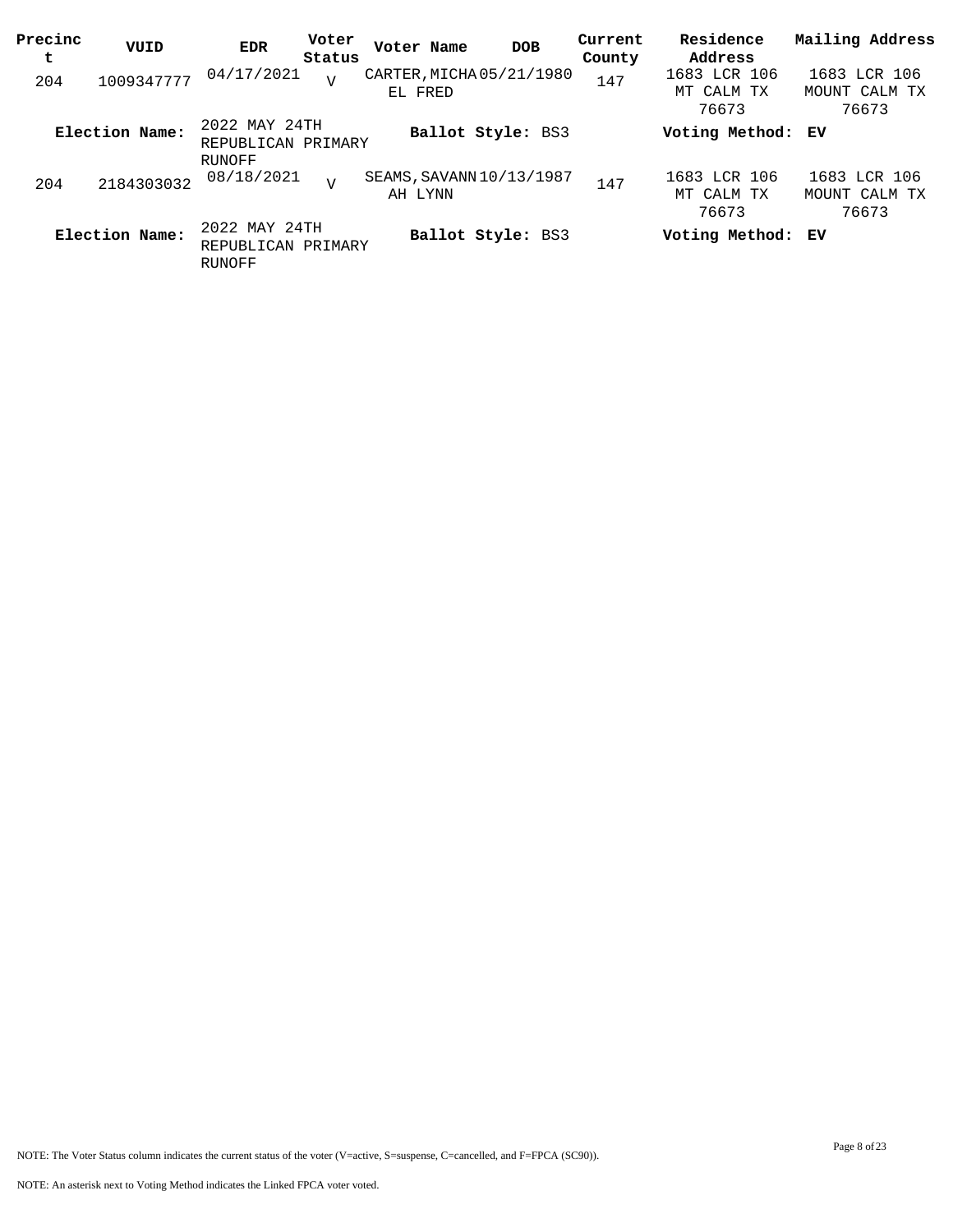| Precinc<br>t | VUID           | <b>EDR</b>                                    | Voter<br>Status | Voter Name                          | <b>DOB</b>        | Current<br>County | Residence<br>Address                         | Mailing Address                                  |
|--------------|----------------|-----------------------------------------------|-----------------|-------------------------------------|-------------------|-------------------|----------------------------------------------|--------------------------------------------------|
| 205          | 1013667908     | 02/20/1978                                    | $\overline{V}$  | BENNETT, JULI 05/25/1950<br>Α       |                   | 147               | 603 ARMOUR<br>STREET<br>COOLIDGE TX<br>76635 | BOX 295<br>Ρ<br>$\Omega$<br>COOLIDGE TX<br>76635 |
|              | Election Name: | 2022 MAY 24TH<br>REPUBLICAN PRIMARY<br>RUNOFF |                 |                                     | Ballot Style: BS3 |                   | Voting Method: EV                            |                                                  |
| 205          | 1013666650     | 03/01/1982                                    | V               | JACOBS, RANDA 09/07/1962<br>LL GENE |                   | 147               | 2499 FM 2310<br>COOLIDGE TX<br>76635         | 2499 FM 2310<br>COOLIDGE TX<br>76635             |
|              | Election Name: | 2022 MAY 24TH<br>REPUBLICAN PRIMARY<br>RUNOFF |                 |                                     | Ballot Style: BS3 |                   | Voting Method: EV                            |                                                  |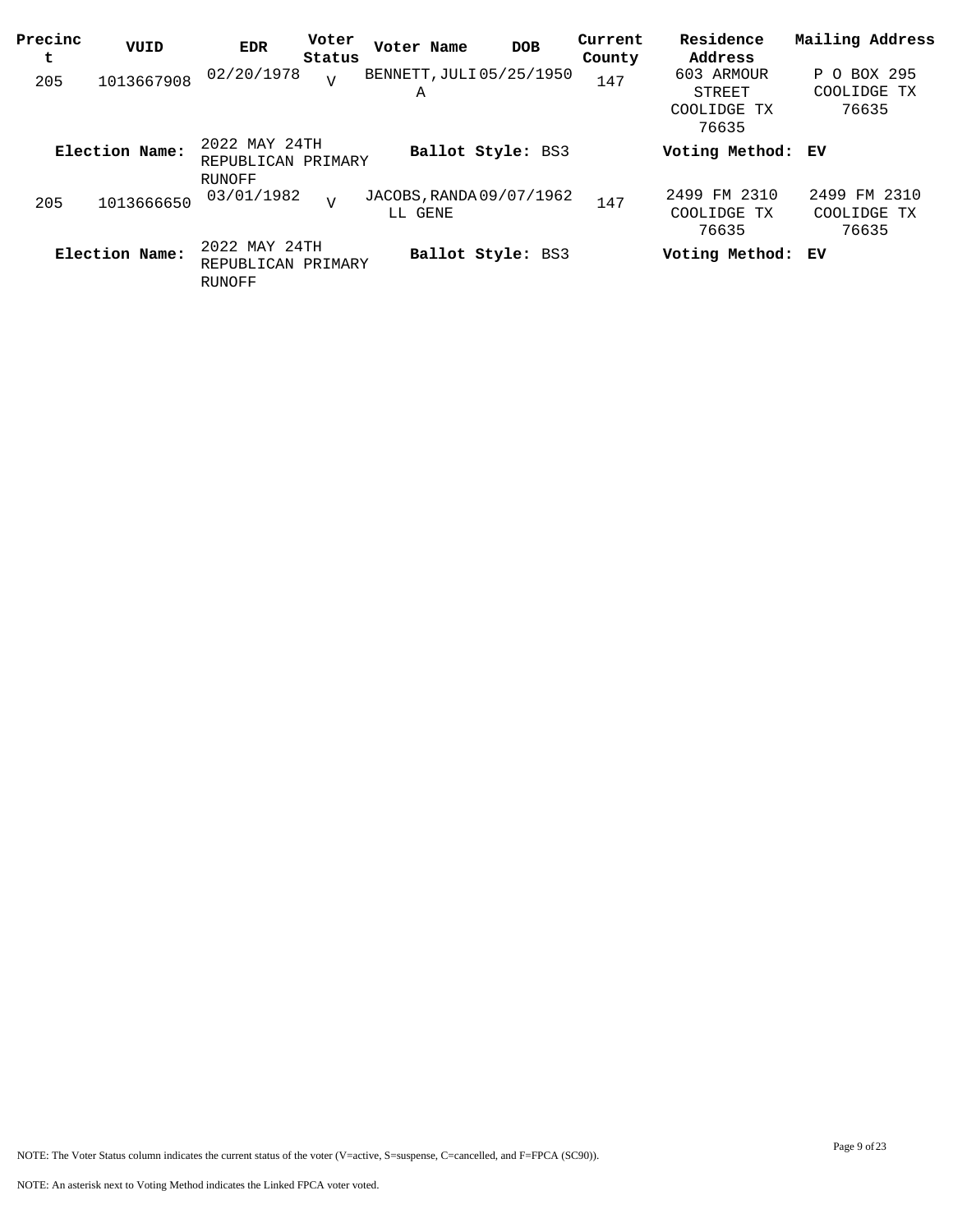| Precinc<br>t | VUID           | <b>EDR</b>                                           | Voter<br>Status | Voter Name                           | <b>DOB</b>               | Current<br>County | Residence<br>Address                                  | Mailing Address                           |
|--------------|----------------|------------------------------------------------------|-----------------|--------------------------------------|--------------------------|-------------------|-------------------------------------------------------|-------------------------------------------|
| 206          | 1154535617     | 11/01/2015                                           | $\overline{U}$  | BELLAMY, SAGE 05/12/1988<br>KERAMET  |                          | 147               | 801 WESTMINSTER<br><b>ST</b><br>TEHUACANA TX<br>76686 | POB 216<br>TEHUACANA TX<br>76686          |
|              | Election Name: | 2022 MAY 24TH<br>REPUBLICAN PRIMARY<br>RUNOFF        |                 |                                      | Ballot Style: BS3        |                   | Voting Method: EV                                     |                                           |
| 206          | 1013707861     | 04/01/1978                                           | $\overline{z}$  | BLACK, JAMES 10/06/1943<br>ALLEN     |                          | 147               | 157 LCR 250<br>MEXIA TX 76667                         | P O BOX 187<br>WORTHAM TX<br>76693        |
|              | Election Name: | 2022 MAY 24TH<br>REPUBLICAN PRIMARY<br>RUNOFF        |                 |                                      | Ballot Style: BS3        |                   | Voting Method:                                        | ЕV                                        |
| 206          | 1043530355     | 04/13/2006                                           | $\overline{U}$  | FLOYD, JERRI 10/01/1981<br>LYNN      |                          | 147               | 3500 HWY 171<br>TEHUACANA TX<br>76686                 | <b>PO BOX 25</b><br>TEHUACANA TX<br>76686 |
|              | Election Name: | 2022 MAY 24TH<br>REPUBLICAN PRIMARY<br>RUNOFF        |                 |                                      | Ballot Style: BS3        |                   | Voting Method:                                        | ЕV                                        |
| 206          | 1013710459     | 11/15/1990                                           | $\overline{U}$  | O'HARA, KATHL 04/16/1954<br>EEN MARY |                          | 147               | 111 4TH STREET<br>TEHUACANA TX<br>76686               | P O BOX 216<br>TEHUACANA TX<br>76686      |
|              | Election Name: | 2022 MAY 24TH<br>REPUBLICAN PRIMARY<br>RUNOFF        |                 |                                      | <b>Ballot Style: BS3</b> |                   | Voting Method:                                        | ЕV                                        |
| 206          | 1013679805     | 05/04/1984                                           | $\overline{v}$  | VEST, MARY<br><b>ELIZABETH</b>       | 12/07/1957               | 147               | 568 LCR 250<br>MEXIA TX 76667                         | 568 LCR 250<br><b>MEXIA TX 76667</b>      |
|              | Election Name: | 2022 MAY 24TH<br>REPUBLICAN PRIMARY<br><b>RUNOFF</b> |                 |                                      | Ballot Style: BS3        |                   | Voting Method:                                        | ЕV                                        |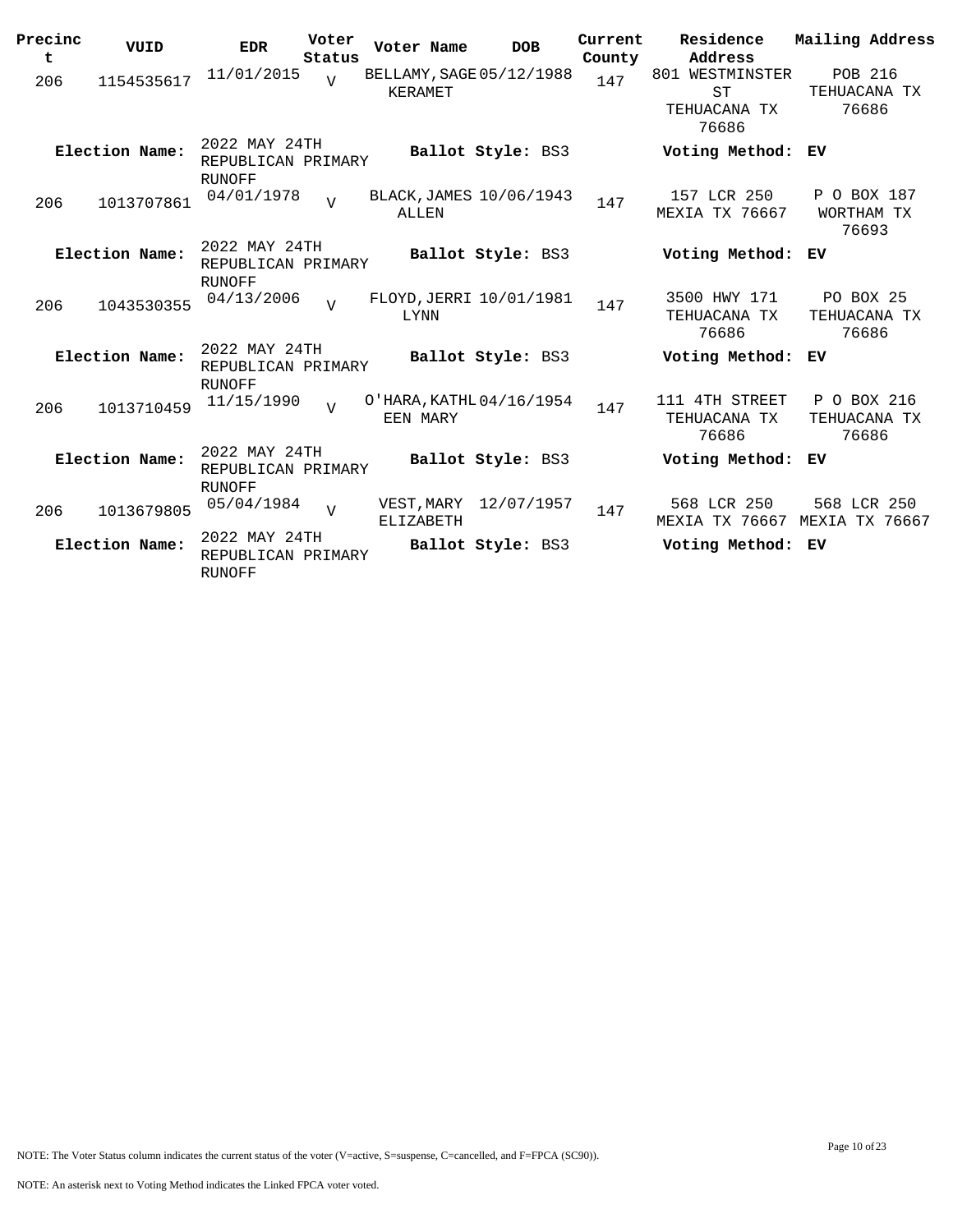| Precinc<br>t | VUID           | <b>EDR</b>                                           | Voter<br>Status | Voter Name                            | <b>DOB</b>              | Current<br>County | Residence<br>Address                  | Mailing Address                                                    |
|--------------|----------------|------------------------------------------------------|-----------------|---------------------------------------|-------------------------|-------------------|---------------------------------------|--------------------------------------------------------------------|
| 301          | 1013722210     | 04/16/1986                                           | $\overline{V}$  | ALLRED, BONNI 08/22/1946<br>E JEAN    |                         | 147               | 246 LCR 404<br>GROESBECK TX<br>76642  | 246 LCR 404<br>GROESBECK TX<br>76642                               |
|              | Election Name: | 2022 MAY 24TH<br>REPUBLICAN PRIMARY<br>RUNOFF        |                 |                                       | Ballot Style: BS2       |                   | Voting Method: EV                     |                                                                    |
| 301          | 1008963030     | 03/16/1986                                           | $\overline{v}$  | HENRY                                 | ALLRED, JOHN 11/04/1945 | 147               | 246 LCR 404<br>GROESBECK TX<br>76642  | 246 LCR 404<br>GROESBECK TX<br>76642                               |
|              | Election Name: | 2022 MAY 24TH<br>REPUBLICAN PRIMARY<br>RUNOFF        |                 |                                       | Ballot Style: BS2       |                   | Voting Method: EV                     |                                                                    |
| 301          | 1013718793     | 09/17/1992                                           | $\overline{U}$  | CHAMPION, CRA 06/05/1974<br>IG LEE    |                         | 147               | 2595 LCR 368<br>GROESBECK TX<br>76642 | PO BOX 6718<br>BRYAN TX 77805                                      |
|              | Election Name: | 2022 MAY 24TH<br>REPUBLICAN PRIMARY<br>RUNOFF        |                 |                                       | Ballot Style: BS2       |                   | Voting Method: EV                     |                                                                    |
| 301          | 1013664483     | 11/02/1992                                           | $\overline{v}$  | RIDDLE, DOROT<br>HY V                 | CHANDLER- 08/28/1948    | 147               | 337 LCR REDBUD<br>Α<br>MEXIA TX 76667 | PO BOX 134<br>TEHUACANA TX<br>76686                                |
|              | Election Name: | 2022 MAY 24TH<br>REPUBLICAN PRIMARY<br><b>RUNOFF</b> |                 |                                       | Ballot Style: BS2       |                   | Voting Method: EV                     |                                                                    |
| 301          | 1013636946     | 02/26/1998                                           | $\overline{U}$  | VIRGINIA                              | DODD, ALICE 07/29/1940  | 147               | 748 FM 147<br>GROESBECK TX<br>76642   | 748 FM 147<br>GROESBECK TX<br>76642                                |
|              | Election Name: | 2022 MAY 24TH<br>REPUBLICAN PRIMARY<br>RUNOFF        |                 |                                       | Ballot Style: BS2       |                   | Voting Method: EV                     |                                                                    |
| 301          | 1034915945     | 02/24/2022                                           | $\overline{V}$  | GERLOFF, KELL 01/25/1968<br>Y LYNN    |                         | 147               | 193 LCR 398<br>GROESBECK TX<br>76642  |                                                                    |
|              | Election Name: | 2022 MAY 24TH<br>REPUBLICAN PRIMARY<br><b>RUNOFF</b> |                 |                                       | Ballot Style: BS2       |                   | Voting Method: EV                     |                                                                    |
| 301          | 1034935070     | 02/24/2022                                           | $\overline{U}$  | GERLOFF, RUSS 01/21/1963<br>ELL DAVID |                         | 147               | 193 LCR 398<br>GROESBECK TX<br>76642  |                                                                    |
|              | Election Name: | 2022 MAY 24TH<br>REPUBLICAN PRIMARY<br>RUNOFF        |                 |                                       | Ballot Style: BS2       |                   | Voting Method: EV                     |                                                                    |
| 301          | 1090790506     | 10/01/2015                                           | $\overline{U}$  | FRYE                                  | HAM, DOROTHY 02/07/1935 | 147               | STREET<br>GROESBECK TX<br>76642       | 202 BROWNING 202 BROWNING ST<br>GROESBECK TX<br>76642              |
|              | Election Name: | 2022 MAY 24TH<br>REPUBLICAN PRIMARY<br><b>RUNOFF</b> |                 |                                       | Ballot Style: BS2       |                   | Voting Method: EV                     |                                                                    |
| 301          | 1090780880     | 12/03/2015                                           | $\overline{v}$  | RONALD                                | HAM, JAMES 09/27/1931   | 147               | STREET<br>GROESBECK TX<br>76642       | 202 BROWNING 202 BROWNING ST<br>GROESBECK TX<br>76642              |
|              | Election Name: | 2022 MAY 24TH<br>REPUBLICAN PRIMARY<br>RUNOFF        |                 |                                       | Ballot Style: BS2       |                   | Voting Method: EV                     |                                                                    |
| 301          | 1005343741     | 04/12/1998                                           | $\overline{V}$  | Α                                     | JONES, MARIA 02/04/1978 | 147               | LOT 10<br>GROESBECK TX<br>76642       | 2576 HWY 14 N 2576 HIGHWAY 14<br>N LOT 10<br>GROESBECK TX<br>76642 |

NOTE: The Voter Status column indicates the current status of the voter (V=active, S=suspense, C=cancelled, and F=FPCA (SC90)).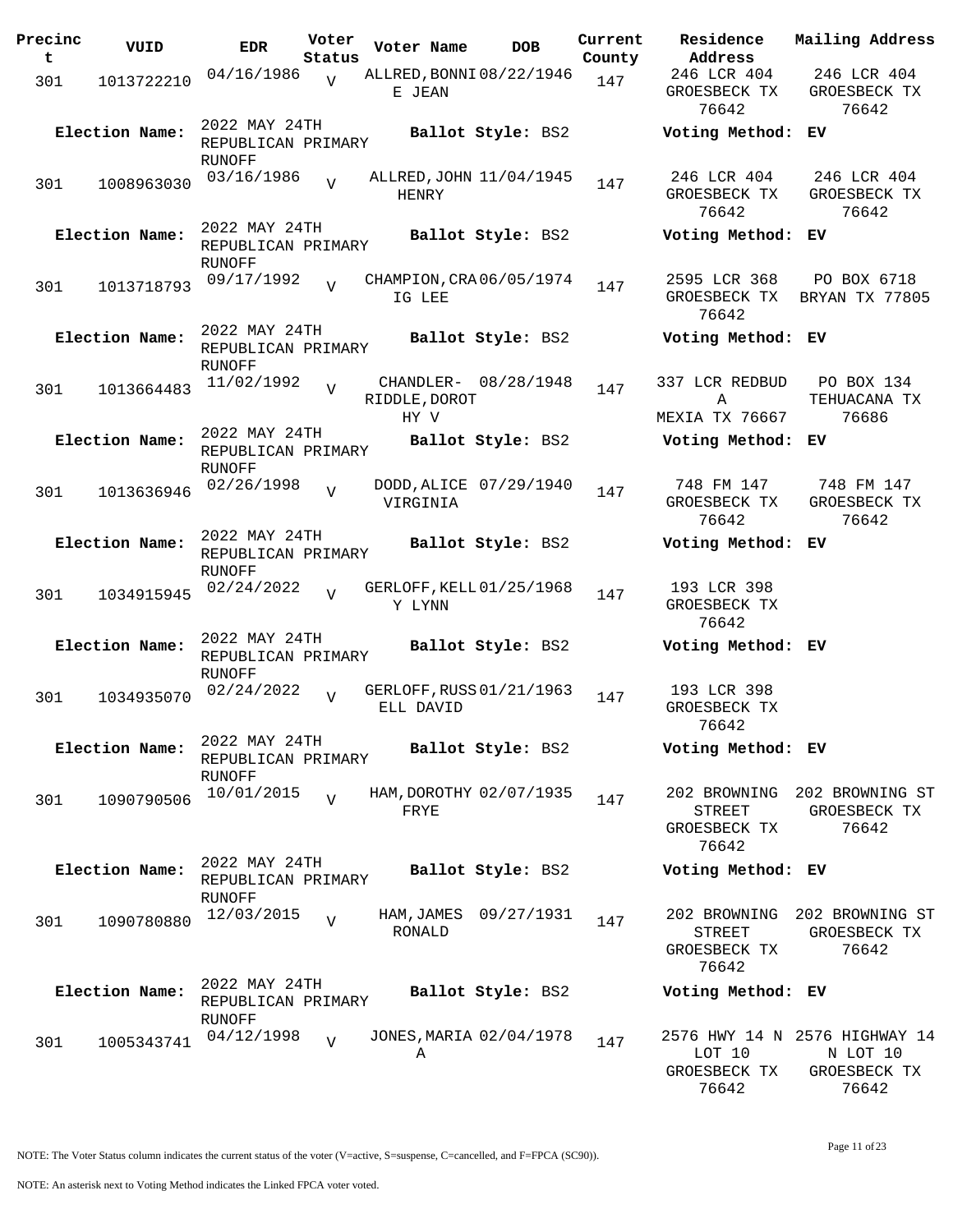| Precinc<br>t | VUID           | <b>EDR</b>                                           | Voter<br>Status | Voter Name                       | <b>DOB</b>               | Current<br>County | Residence<br>Address                                         | Mailing Address                           |
|--------------|----------------|------------------------------------------------------|-----------------|----------------------------------|--------------------------|-------------------|--------------------------------------------------------------|-------------------------------------------|
|              | Election Name: | 2022 MAY 24TH<br>REPUBLICAN PRIMARY                  |                 |                                  | Ballot Style: BS2        |                   | Voting Method: EV                                            |                                           |
| 301          | 1013715903     | RUNOFF<br>04/24/1993                                 | $\overline{V}$  |                                  | LEACH, JACK G 06/26/1935 | 147               | 203 LCR 628<br>GROESBECK TX<br>76642-3401                    | 203 LCR 628<br>GROESBECK TX<br>76642-3401 |
|              | Election Name: | 2022 MAY 24TH<br>REPUBLICAN PRIMARY<br>RUNOFF        |                 |                                  | Ballot Style: BS2        |                   | Voting Method: EV                                            |                                           |
| 301          | 1013715919     | 04/24/1993                                           | $\overline{U}$  | <b>SUE</b>                       | LEACH, MOTTIE 06/18/1937 | 147               | 203 LCR 628<br>GROESBECK TX<br>76642-3401                    | 203 LCR 628<br>GROESBECK TX<br>76642-3401 |
|              | Election Name: | 2022 MAY 24TH<br>REPUBLICAN PRIMARY<br>RUNOFF        |                 |                                  | Ballot Style: BS2        |                   | Voting Method: EV                                            |                                           |
| 301          | 1013720791     | 04/06/1980                                           | V               |                                  | LENOIR, SAM D 01/05/1953 | 147               | 2431 FM 1245 W 2431 FM 1245 W<br>GROESBECK TX<br>76642       | GROESBECK TX<br>76642                     |
|              | Election Name: | 2022 MAY 24TH<br>REPUBLICAN PRIMARY<br>RUNOFF        |                 |                                  | Ballot Style: BS2        |                   | Voting Method:                                               | ЕV                                        |
| 301          | 1013721790     | 03/21/1980                                           | $\overline{v}$  | MAULDIN<br>JR, JACKSON<br>BAILEY | 04/03/1958               | 147               | 288 LCR 404<br>GROESBECK TX<br>76642                         | 288 LCR 404<br>GROESBECK TX<br>76642      |
|              | Election Name: | 2022 MAY 24TH<br>REPUBLICAN PRIMARY<br><b>RUNOFF</b> |                 |                                  | Ballot Style: BS2        |                   | Voting Method:                                               | EV.                                       |
| 301          | 1013721800     | 03/21/1980                                           | $\overline{U}$  | ICIA ANN                         | MAULDIN, PATR 10/17/1957 | 147               | 288 LCR 404<br>GROESBECK TX<br>76642                         | 288 LCR 404<br>GROESBECK TX<br>76642      |
|              | Election Name: | 2022 MAY 24TH<br>REPUBLICAN PRIMARY<br>RUNOFF        |                 |                                  | Ballot Style: BS2        |                   | Voting Method:                                               | ЕV                                        |
| 301          | 2135802212     | 04/10/2017                                           | $\overline{U}$  | H MARIE                          | ROBERTS, KARA 04/10/1999 | 147               | 629 LCR 382<br>GROESBECK TX<br>76642                         | 629 LCR 382<br>GROESBECK TX<br>76642      |
|              | Election Name: | 2022 MAY 24TH<br>REPUBLICAN PRIMARY<br>RUNOFF        |                 |                                  | Ballot Style: BS2        |                   | Voting Method:                                               | ЕV                                        |
| 301          | 1004980162     | 04/04/1999                                           | $\overline{v}$  | OMAS GLENN                       | SHOEMAKER, TH 11/16/1969 | 147               | 818 NAVASOTA ST 818 W NAVASOTA<br>W<br>GROESBECK TX<br>76642 | GROESBECK TX<br>76642                     |
|              | Election Name: | 2022 MAY 24TH<br>REPUBLICAN PRIMARY<br>RUNOFF        |                 |                                  | Ballot Style: BS2        |                   | Voting Method: EV                                            |                                           |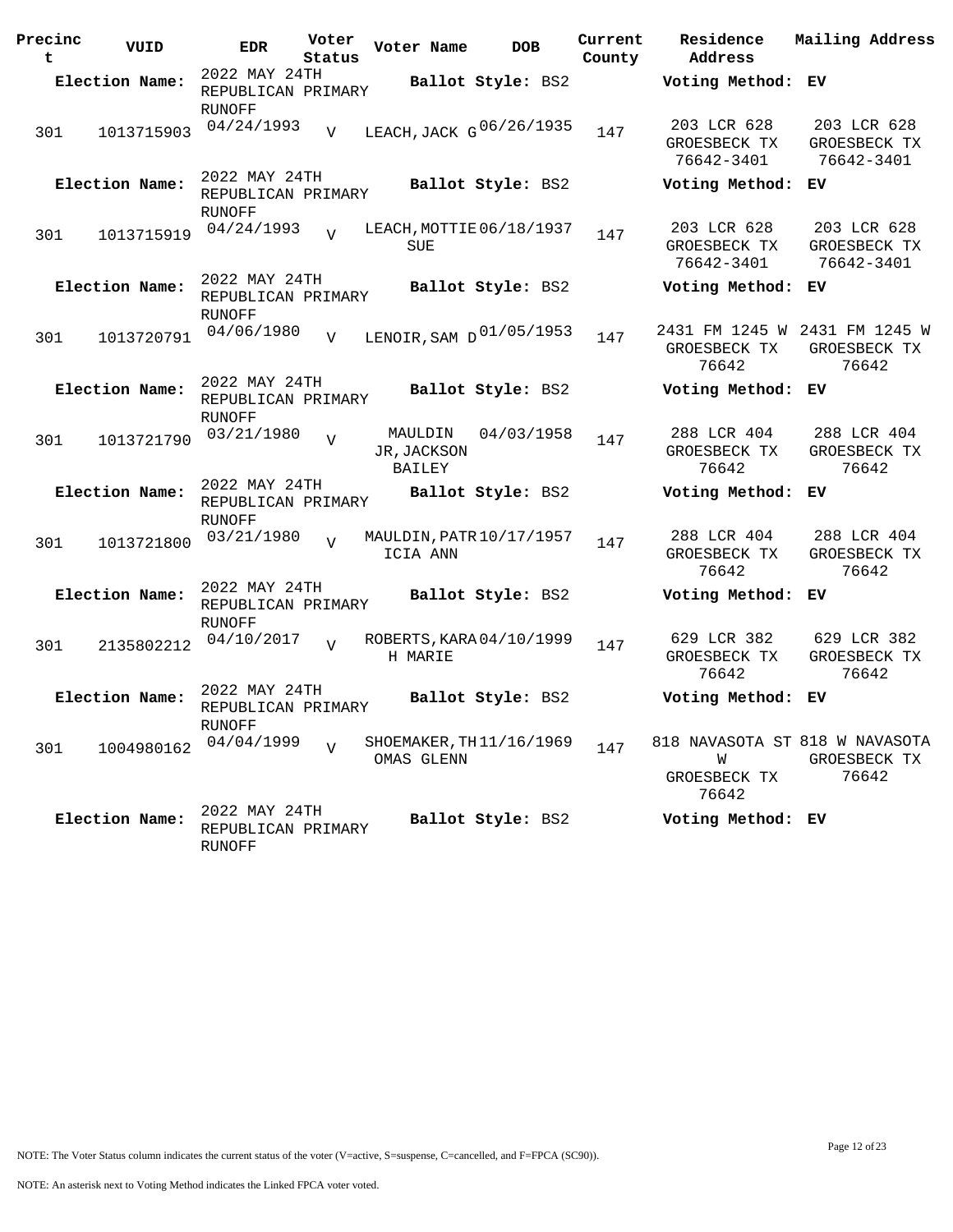| Precinc<br>t | VUID           | <b>EDR</b>                                    | Voter<br>Status | Voter Name                            | <b>DOB</b>        | Current<br>County | Residence<br>Address                                   | Mailing Address                                 |
|--------------|----------------|-----------------------------------------------|-----------------|---------------------------------------|-------------------|-------------------|--------------------------------------------------------|-------------------------------------------------|
| 302          | 1013653217     | 08/18/1986                                    | $\overline{U}$  | BUSH JR, JOHN 07/17/1954<br>WESLEY    |                   | 147               | 588 LCR 414<br>GROESBECK TX<br>76642                   | 588 LCR 414<br>GROESBECK TX<br>76642            |
|              | Election Name: | 2022 MAY 24TH<br>REPUBLICAN PRIMARY<br>RUNOFF |                 |                                       | Ballot Style: BS2 |                   | Voting Method:                                         | ЕV                                              |
| 302          | 1013713403     | 03/01/1978                                    | $\overline{v}$  | FRANKLIN, PEG03/29/1941<br>GY SUE     |                   | 147               | 901 PARK LANE<br><b>MEXIA TX 76667</b>                 | 901 PARK LN<br>MEXIA<br>TX 76667                |
|              | Election Name: | 2022 MAY 24TH<br>REPUBLICAN PRIMARY           |                 |                                       | Ballot Style: BS2 |                   | Voting Method:                                         | ЕV                                              |
| 302          | 1013714364     | <b>RUNOFF</b><br>03/03/1988                   | $\overline{U}$  | GAMBLE, MICHA 01/23/1948<br>EL BOLLEN |                   | 147               | FM 39 N<br>2216<br>TX 76667<br>MEXIA                   | BOX 830<br>P<br>$\Omega$<br>TX 76667<br>MEXIA   |
|              | Election Name: | 2022 MAY 24TH<br>REPUBLICAN PRIMARY<br>RUNOFF |                 |                                       | Ballot Style: BS2 |                   | Voting Method:                                         | ЕV                                              |
| 302          | 1013713322     | 03/01/1984                                    | $\overline{U}$  | WITHROW, CHAR 05/14/1947<br>LOTTE ANN |                   | 147               | 908 HOPKINS ST<br>$\mathbf{E}% _{T}$<br>MEXIA TX 76667 | 908 E HOPKINS<br><b>ST</b><br>TX 76667<br>MEXIA |
|              | Election Name: | 2022 MAY 24TH<br>REPUBLICAN PRIMARY<br>RUNOFF |                 |                                       | Ballot Style: BS2 |                   | Voting Method:                                         | ЕV                                              |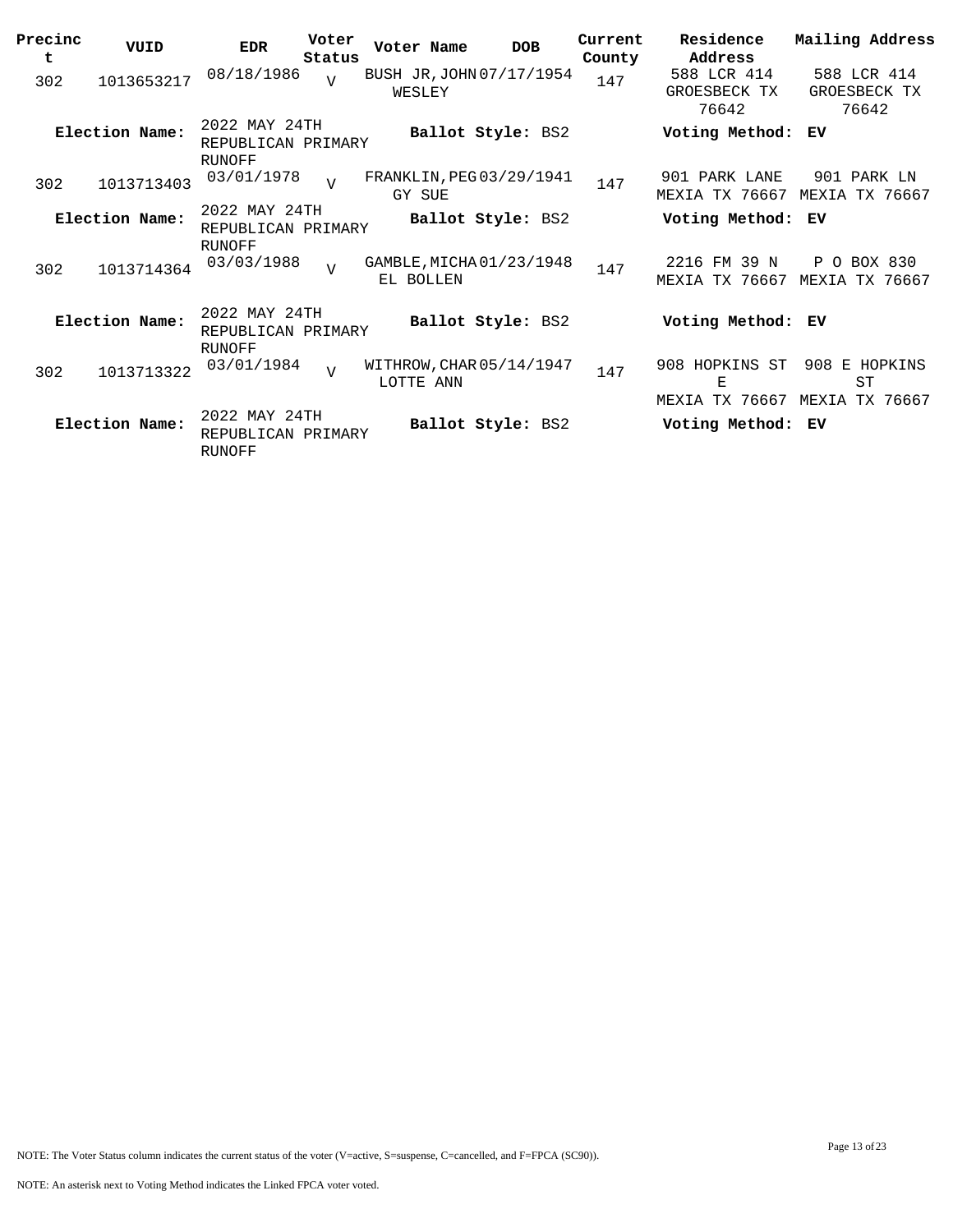| Precinc<br>t | VUID           | <b>EDR</b>                                           | Voter<br>Status | Voter Name                             | <b>DOB</b>              | Current<br>County | <b>Residence</b><br>Address           | Mailing Address                              |
|--------------|----------------|------------------------------------------------------|-----------------|----------------------------------------|-------------------------|-------------------|---------------------------------------|----------------------------------------------|
| 304          | 1013658603     | 02/24/1978                                           | $\overline{V}$  | BEENE<br>JR, ELMER                     | 10/15/1927              | 147               | 600 MLK JR HWY<br>S<br>MEXIA TX 76667 | PO BOX 232<br>MEXIA TX 76667                 |
|              | Election Name: | 2022 MAY 24TH<br>REPUBLICAN PRIMARY                  |                 |                                        | Ballot Style: BS2       |                   | Voting Method: EV                     |                                              |
| 304          | 1013658619     | RUNOFF<br>01/20/1978                                 | V               | BEENE, MARTHA 04/27/1939               |                         | 147               | 600 MLK JR HWY<br>S<br>MEXIA TX 76667 | P O BOX 232<br>MEXIA TX 76667                |
|              | Election Name: | 2022 MAY 24TH<br>REPUBLICAN PRIMARY<br>RUNOFF        |                 |                                        | Ballot Style: BS2       |                   | Voting Method: EV                     |                                              |
| 304          | 1013655830     | 10/13/1986                                           | $\overline{V}$  | COLLINS, CECI 09/23/1954<br>LIA ANN    |                         | 147               | 655 FM 1633                           | P O BOX 445<br>MEXIA TX 76667 MEXIA TX 76667 |
|              | Election Name: | 2022 MAY 24TH<br>REPUBLICAN PRIMARY<br><b>RUNOFF</b> |                 |                                        | Ballot Style: BS2       |                   | Voting Method: EV                     |                                              |
| 304          | 1013655853     | 09/07/1988                                           | $\overline{U}$  | COLLINS, WINF 11/12/1940<br>ORD EUGENE |                         | 147               | 655 FM 1633                           | 655 FM 1633<br>MEXIA TX 76667 MEXIA TX 76667 |
|              | Election Name: | 2022 MAY 24TH<br>REPUBLICAN PRIMARY<br>RUNOFF        |                 |                                        | Ballot Style: BS2       |                   | Voting Method: EV                     |                                              |
| 304          | 1207664090     | 04/03/2014                                           | $\overline{V}$  | COTTON, JIMMI 05/11/1956<br>E LEE      |                         | 147               | 411 FM 1633                           | 411 FM 1633<br>MEXIA TX 76667 MEXIA TX 76667 |
|              | Election Name: | 2022 MAY 24TH<br>REPUBLICAN PRIMARY<br><b>RUNOFF</b> |                 |                                        | Ballot Style: BS2       |                   | Voting Method: EV                     |                                              |
| 304          | 1207664144     | 04/03/2014                                           | $\overline{v}$  | COTTON, SUZAN 12/19/1960<br>NE MARIE   |                         | 147               | 411 FM 1633                           | 411 FM 1633<br>MEXIA TX 76667 MEXIA TX 76667 |
|              | Election Name: | 2022 MAY 24TH<br>REPUBLICAN PRIMARY<br><b>RUNOFF</b> |                 |                                        | Ballot Style: BS2       |                   | Voting Method: EV                     |                                              |
| 304          | 2139765170     | 10/21/2017                                           | $\overline{V}$  | WILLIAM                                | CREAL, DANA 06/20/1959  | 147               | 257 LCR 409                           | 257 LCR 409<br>MEXIA TX 76667 MEXIA TX 76667 |
|              | Election Name: | 2022 MAY 24TH<br>REPUBLICAN PRIMARY<br><b>RUNOFF</b> |                 |                                        | Ballot Style: BS2       |                   | Voting Method: EV                     |                                              |
| 304          | 1013668963     | 03/09/1988                                           | $\overline{V}$  | DEMONNEY, ANT 02/27/1968<br>HONY GLEN  |                         | 147               | 417 LCR 466                           | 417 CR 466<br>MEXIA TX 76667 MEXIA TX 76667  |
|              | Election Name: | 2022 MAY 24TH<br>REPUBLICAN PRIMARY<br>RUNOFF        |                 |                                        | Ballot Style: BS2       |                   | Voting Method: EV                     |                                              |
| 304          | 1013657890     | 02/27/1978                                           | $\overline{U}$  | FOLEY, ANITA 07/13/1945<br>GAIL        |                         | 147               | 195 LCR 461                           | 195 LCR 461<br>MEXIA TX 76667 MEXIA TX 76667 |
|              | Election Name: | 2022 MAY 24TH<br>REPUBLICAN PRIMARY<br><b>RUNOFF</b> |                 |                                        | Ballot Style: BS2       |                   | Voting Method: EV                     |                                              |
| 304          | 1013657888     | 02/27/1978                                           | $\overline{V}$  | ALTON                                  | FOLEY, JAMES 11/06/1941 | 147               | 195 LCR 461                           | 195 LCR 461<br>MEXIA TX 76667 MEXIA TX 76667 |
|              | Election Name: | 2022 MAY 24TH<br>REPUBLICAN PRIMARY<br>RUNOFF        |                 |                                        | Ballot Style: BS2       |                   | Voting Method: EV                     |                                              |
| 304          | 1013656474     | 02/18/1993                                           | V               | GARBER, AUBRE 01/09/1956<br>Y RAY      |                         | 147               | 4574 HWY 14 N                         | POB 167<br>MEXIA TX 76667 MEXIA TX 76667     |
|              | Election Name: | 2022 MAY 24TH<br>REPUBLICAN PRIMARY<br>RUNOFF        |                 |                                        | Ballot Style: BS2       |                   | Voting Method: EV                     |                                              |
| 304          | 1013687543     | 11/02/1992                                           | V               | JACKSON, KATH 05/23/1963<br>Y KAY      |                         | 147               | 141 LCR 463                           | P O BOX B<br>MEXIA TX 76667 MEXIA TX 76667   |

Page 14 of 23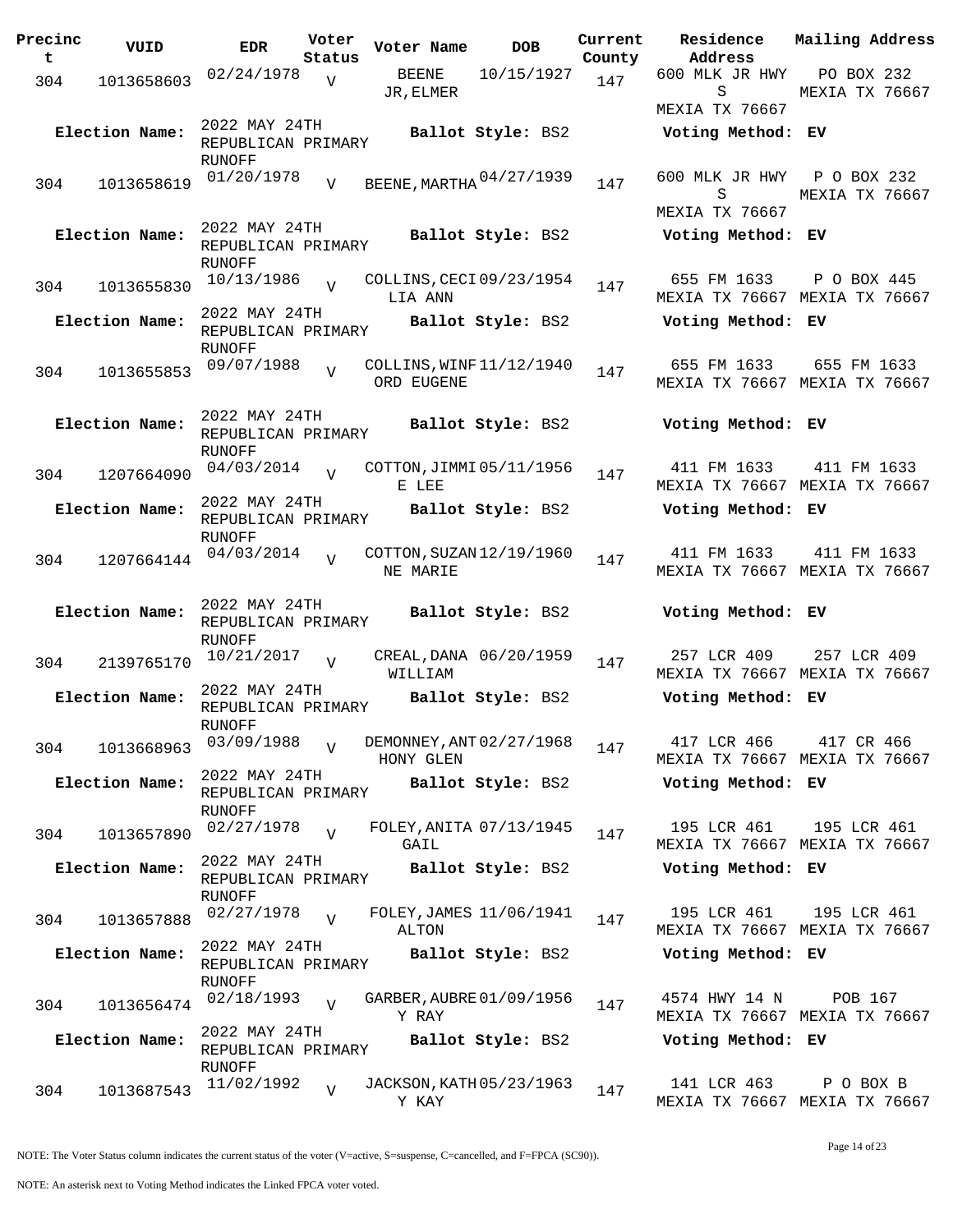| Precinc<br>$\mathbf t$ | VUID           | <b>EDR</b>                                           | Voter<br>Status | Voter Name      | <b>DOB</b>               | Current<br>County | Residence<br>Address                  | Mailing Address                                |
|------------------------|----------------|------------------------------------------------------|-----------------|-----------------|--------------------------|-------------------|---------------------------------------|------------------------------------------------|
|                        | Election Name: | 2022 MAY 24TH<br>REPUBLICAN PRIMARY                  |                 |                 | Ballot Style: BS2        |                   | Voting Method: EV                     |                                                |
| 304                    | 1013658494     | <b>RUNOFF</b><br>01/20/1978                          | $\overline{U}$  | CES             | KOESTER, FRAN 06/10/1952 | 147               | 408 LCR 470                           | 408 LCR 470<br>MEXIA TX 76667 MEXIA TX 76667   |
|                        | Election Name: | 2022 MAY 24TH<br>REPUBLICAN PRIMARY<br><b>RUNOFF</b> |                 |                 | Ballot Style: BS2        |                   | Voting Method: EV                     |                                                |
| 304                    |                | 1013656909 04/14/1990                                | $\overline{v}$  | ELLY DON        | LAUDERDALE, K05/24/1962  | 147               | 365 FM 1633                           | 365 FM 1633<br>MEXIA TX 76667 MEXIA TX 76667   |
|                        | Election Name: | 2022 MAY 24TH<br>REPUBLICAN PRIMARY<br><b>RUNOFF</b> |                 |                 | Ballot Style: BS2        |                   | Voting Method: EV                     |                                                |
| 304                    | 1007587591     | 04/14/1990                                           | $\overline{z}$  | ELISSA VAN      | LAUDERDALE, M10/11/1964  | 147               | 365 FM 1633                           | 365 FM 1633<br>MEXIA TX 76667 MEXIA TX 76667   |
|                        | Election Name: | 2022 MAY 24TH<br>REPUBLICAN PRIMARY<br>RUNOFF        |                 |                 | Ballot Style: BS2        |                   | Voting Method: EV                     |                                                |
| 304                    | 1013656712     | 10/15/1992                                           | $\overline{V}$  | N               | PRICE, LARRY 12/07/1961  | 147               | 130 LCR 409A                          | 130 LCR 409A<br>MEXIA TX 76667 MEXIA TX 76667  |
|                        | Election Name: | 2022 MAY 24TH<br>REPUBLICAN PRIMARY<br><b>RUNOFF</b> |                 |                 | Ballot Style: BS2        |                   | Voting Method: EV                     |                                                |
| 304                    | 1013639199     | 08/14/1997 <sub>V</sub>                              |                 | CAMERON         | WARD, JAMES 02/07/1979   | 147               | 415 LCR 405                           | 415 LCR 405<br>MEXIA TX 76667 MEXIA TX 76667   |
|                        | Election Name: | 2022 MAY 24TH<br>REPUBLICAN PRIMARY<br><b>RUNOFF</b> |                 |                 | Ballot Style: BS2        |                   | Voting Method: EV                     |                                                |
| 304                    | 1013678506     | 09/28/1991                                           | $\overline{U}$  | ALD LEE         | WILLIAMS, RON 09/07/1942 | 147               | 111 LCR 467                           | 111 LCR 467<br>MEXIA TX 76667 MEXIA TX 76667   |
|                        | Election Name: | 2022 MAY 24TH<br>REPUBLICAN PRIMARY<br><b>RUNOFF</b> |                 |                 | Ballot Style: BS2        |                   | Voting Method: EV                     |                                                |
| 304                    |                | 1013653319 02/06/1992 v                              |                 | N               | WILSON, RUBY 01/01/1959  | 147               | 3210 HWY 14 N                         | 3210 HWY 14 N<br>MEXIA TX 76667 MEXIA TX 76667 |
|                        | Election Name: | 2022 MAY 24TH<br>REPUBLICAN PRIMARY<br>RUNOFF        |                 |                 | Ballot Style: BS2        |                   | Voting Method: EV                     |                                                |
| 304                    |                | 1005343482 04/24/1998                                | $\overline{V}$  | <b>BALDERAS</b> | WISDOM, NELDA 02/22/1980 | 147               | 2345 FM 1633<br><b>MEXIA TX 76667</b> |                                                |
|                        | Election Name: | 2022 MAY 24TH<br>REPUBLICAN PRIMARY<br><b>RUNOFF</b> |                 |                 | Ballot Style: BS2        |                   | Voting Method: EV                     |                                                |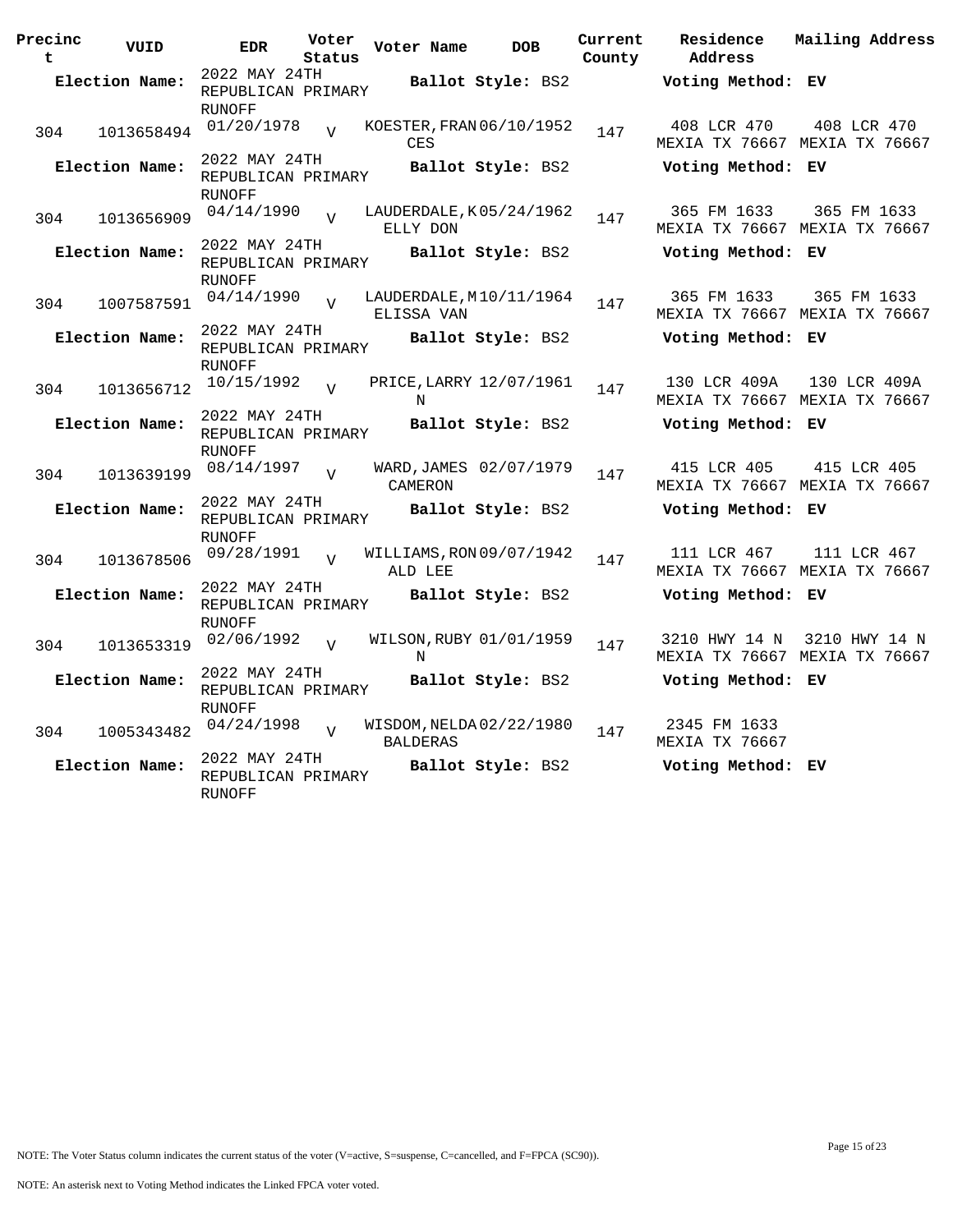| Precinc<br>t | VUID           | <b>EDR</b>                                    | Voter<br>Status | Voter Name                            | <b>DOB</b>        | Current<br>County | Residence<br>Address                          | Mailing Address                        |
|--------------|----------------|-----------------------------------------------|-----------------|---------------------------------------|-------------------|-------------------|-----------------------------------------------|----------------------------------------|
| 305          | 1013655713     | 03/01/1982                                    | $\overline{V}$  | BAILEY, BILLY 05/07/1962<br>JOE       |                   | 147               | 189 LCR<br>WHITEROCK<br>MEXIA TX 76667        | 189 LCR<br>WHITEROCK<br>MEXIA TX 76667 |
|              | Election Name: | 2022 MAY 24TH<br>REPUBLICAN PRIMARY<br>RUNOFF |                 |                                       | Ballot Style: BS2 |                   | Voting Method: EV                             |                                        |
| 305          | 1003921624     | 01/20/2000                                    | $\overline{U}$  | COTTON, DONNA 09/21/1978<br>D         |                   | 147               | 327 LCR<br>WHITEROCK<br>MEXIA TX 76667        | 327 LCR<br>WHITEROCK<br>MEXIA TX 76667 |
|              | Election Name: | 2022 MAY 24TH<br>REPUBLICAN PRIMARY<br>RUNOFF |                 |                                       | Ballot Style: BS2 |                   | Voting Method: EV                             |                                        |
| 305          | 1013656978     | 11/05/1990                                    | $\overline{V}$  | WILLIAMS, GRA04/18/1958<br>YSON GLENN |                   | 147               | 170<br>MEXIA TX 76667- MEXIA TX 76667<br>4230 | LCR CEDAR D170 LCR CEDAR D             |
|              | Election Name: | 2022 MAY 24TH<br>REPUBLICAN PRIMARY<br>RUNOFF |                 |                                       | Ballot Style: BS2 |                   | Voting Method: EV                             |                                        |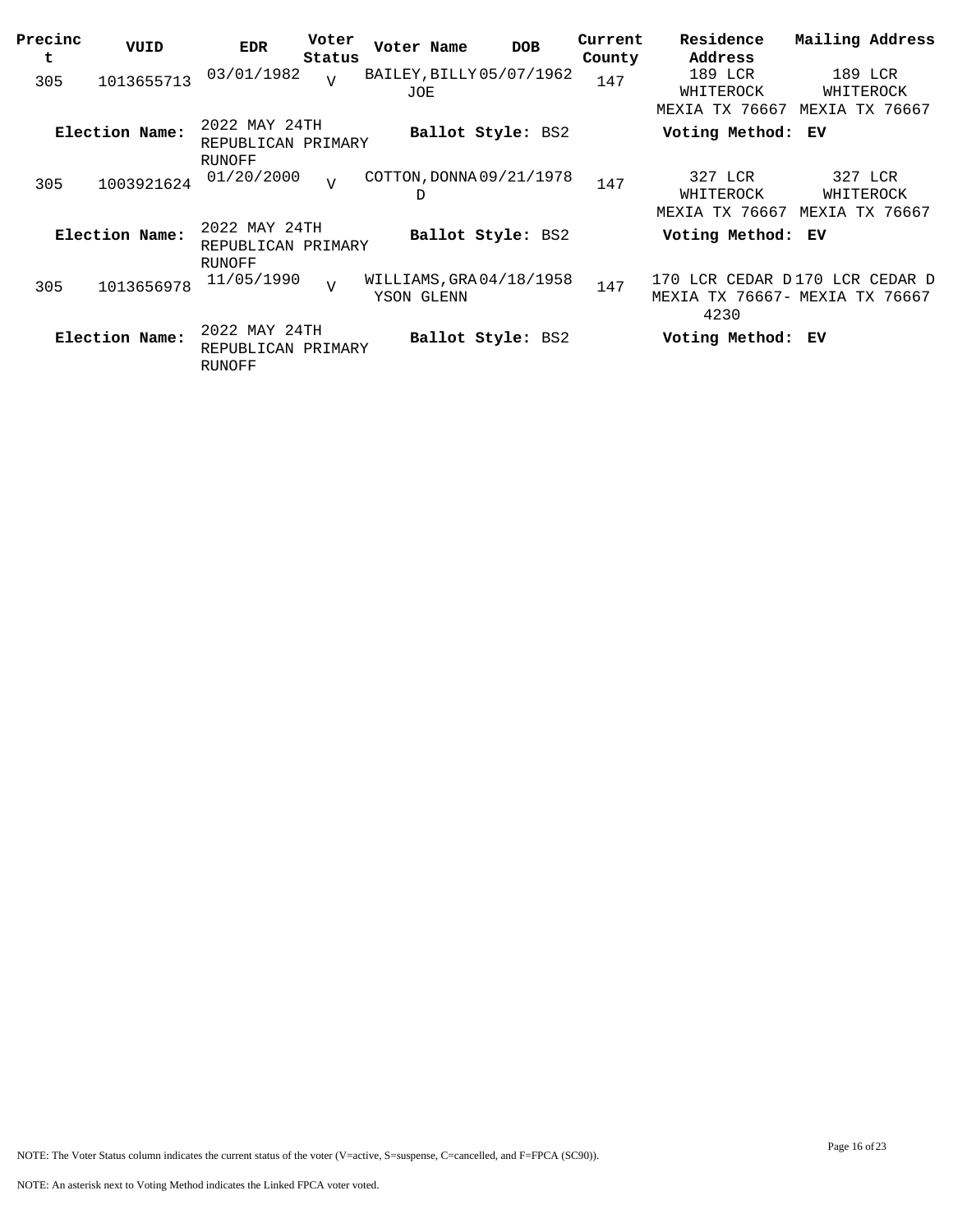| Precinc<br>t | VUID           | <b>EDR</b>                                           | Voter<br>Status | Voter Name | <b>DOB</b>               | Current<br>County | Residence<br>Address                            | Mailing Address                               |
|--------------|----------------|------------------------------------------------------|-----------------|------------|--------------------------|-------------------|-------------------------------------------------|-----------------------------------------------|
| 401          | 2000096872     | 03/02/1988                                           | $\overline{U}$  | ES         | ALFARO, FRANC 10/04/1968 | 147               | 706 PALESTINE<br>ST E<br>MEXIA TX 76667         | PO BOX 390<br>GROESBECK TX<br>76642-2154      |
|              | Election Name: | 2022 MAY 24TH<br>REPUBLICAN PRIMARY<br><b>RUNOFF</b> |                 |            | Ballot Style: BS2        |                   | Voting Method: EV                               |                                               |
| 401          | 1060083158     | 09/01/2006                                           | $\overline{U}$  | JACK       | BEENE, BILLY 12/27/1941  | 147               | 1540 LCR 256                                    | 1540 LCR 256<br>MEXIA TX 76667 MEXIA TX 76667 |
|              | Election Name: | 2022 MAY 24TH<br>REPUBLICAN PRIMARY<br><b>RUNOFF</b> |                 |            | Ballot Style: BS2        |                   | Voting Method: EV                               |                                               |
| 401          | 1060083191     | 09/01/2006                                           | $\overline{U}$  | FUSSELL    | BEENE, GAYLE 05/27/1941  | 147               | 1540 LCR 256                                    | 1540 LCR 256<br>MEXIA TX 76667 MEXIA TX 76667 |
|              | Election Name: | 2022 MAY 24TH<br>REPUBLICAN PRIMARY<br><b>RUNOFF</b> |                 |            | Ballot Style: BS2        |                   | Voting Method: EV                               |                                               |
| 401          | 1013712550     | 01/19/1990                                           | $\overline{U}$  | LYNN       | BEIL, DEBRA 04/15/1960   | 147               | 201 ROSS AVE S                                  | P O BOX 1276<br>MEXIA TX 76667 MEXIA TX 76667 |
|              | Election Name: | 2022 MAY 24TH<br>REPUBLICAN PRIMARY<br><b>RUNOFF</b> |                 |            | Ballot Style: BS2        |                   | Voting Method: EV                               |                                               |
| 401          | 1013713796     | 03/01/1984                                           | $\overline{U}$  | LEA        | CONDON, LYNDA12/03/1962  | 147               | 900 SHADY LANE<br>MEXIA TX 76667 MEXIA TX 76667 | 900 SHADY LN                                  |
|              | Election Name: | 2022 MAY 24TH<br>REPUBLICAN PRIMARY<br>RUNOFF        |                 |            | Ballot Style: BS2        |                   | Voting Method: EV                               |                                               |
| 401          | 1013712901     | 03/01/1982                                           | $\overline{U}$  | N LOUISE   | CROOK, CAROLY 03/31/1960 | 147               | 900 HILLANDALE<br>STREET<br>MEXIA TX 76667      | P O BOX 188<br>MEXIA TX 76667                 |
|              | Election Name: | 2022 MAY 24TH<br>REPUBLICAN PRIMARY<br><b>RUNOFF</b> |                 |            | Ballot Style: BS2        |                   | Voting Method: EV                               |                                               |
| 401          | 1030240819     | 04/30/2016                                           | $\overline{z}$  | UDIA DIANA | MCDONALD, CLA 06/21/1946 | 147               | 1101 LA VILLETA<br>STREET<br>MEXIA TX 76667     |                                               |
|              | Election Name: | 2022 MAY 24TH<br>REPUBLICAN PRIMARY<br><b>RUNOFF</b> |                 |            | <b>Ballot Style: BS2</b> |                   | Voting Method: EV                               |                                               |
| 401          | 1013706071     | 03/01/1978                                           | $\overline{V}$  | T WESLEY   | TURNER, ROBER 03/18/1951 | 147               | 1101 HUISACH<br>STREET<br>MEXIA TX 76667        | 1101 HUISACH ST<br>MEXIA TX 76667             |
|              | Election Name: | 2022 MAY 24TH<br>REPUBLICAN PRIMARY<br><b>RUNOFF</b> |                 |            | Ballot Style: BS2        |                   | Voting Method: EV                               |                                               |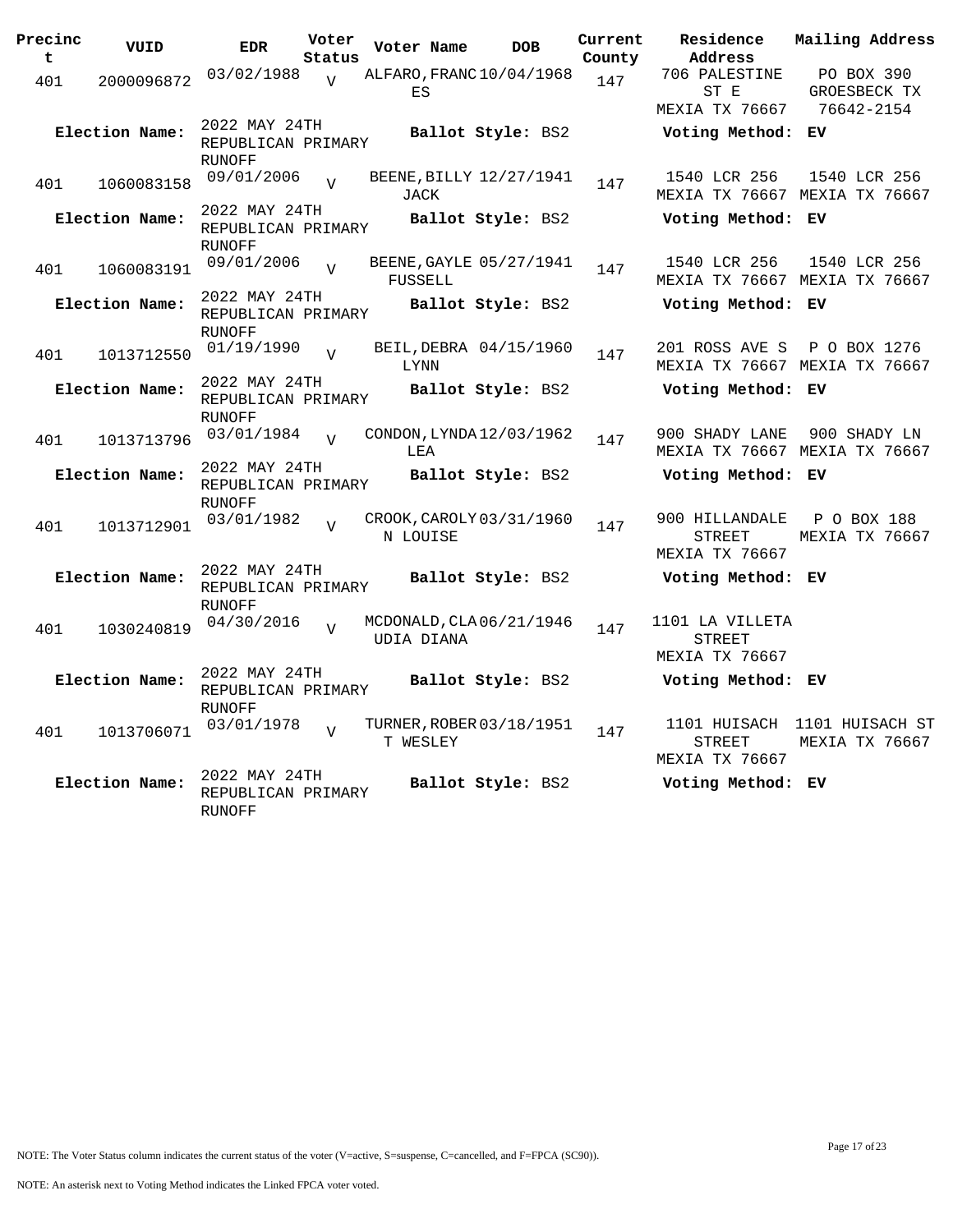| Precinc<br>t | VUID           | <b>EDR</b>                                           | Voter<br>Status | Voter Name                            |                   | <b>DOB</b> | Current<br>County | <b>Residence</b><br>Address                    | Mailing Address |  |
|--------------|----------------|------------------------------------------------------|-----------------|---------------------------------------|-------------------|------------|-------------------|------------------------------------------------|-----------------|--|
| 402          | 1013639272     | 08/14/1997                                           | $\overline{V}$  | CONNALLY, HUL 09/20/1947<br>IT        |                   |            | 147               | 506 LCR 902<br>JEWETT TX 75846 JEWETT TX 75846 | 506 CR 902      |  |
|              | Election Name: | 2022 MAY 24TH<br>REPUBLICAN PRIMARY<br><b>RUNOFF</b> |                 |                                       | Ballot Style: BS2 |            |                   | Voting Method: EV                              |                 |  |
| 402          | 1013639286     | 08/14/1997                                           | $\overline{z}$  | CONNALLY, PEG12/21/1948<br>GY         |                   |            | 147               | 506 LCR 902<br>JEWETT TX 75846 JEWETT TX 75846 | 506 LCR 902     |  |
|              | Election Name: | 2022 MAY 24TH<br>REPUBLICAN PRIMARY<br><b>RUNOFF</b> |                 |                                       | Ballot Style: BS2 |            |                   | Voting Method: EV                              |                 |  |
| 402          | 1013695516     | 03/19/1988                                           | $\overline{U}$  | CRANE, RONALD 11/22/1968<br>WAYNE     |                   |            | 147               | 240 LCR 880<br>JEWETT TX 75846 JEWETT TX 75846 | 240 LCR 880     |  |
|              | Election Name: | 2022 MAY 24TH<br>REPUBLICAN PRIMARY<br>RUNOFF        |                 |                                       | Ballot Style: BS2 |            |                   | Voting Method: EV                              |                 |  |
| 402          | 1036444022     | 09/07/2018                                           | $\overline{V}$  | HARDY, JACK 11/28/1955<br>EDWIN       |                   |            | 147               | 232 LCR 892<br>JEWETT TX 75846 JEWETT TX 75846 | 232 LCR 892     |  |
|              | Election Name: | 2022 MAY 24TH<br>REPUBLICAN PRIMARY<br><b>RUNOFF</b> |                 |                                       | Ballot Style: BS2 |            |                   | Voting Method: EV                              |                 |  |
| 402          | 1036498239     | 09/07/2018                                           | $\overline{v}$  | HARDY, UTE<br>PAULA                   |                   | 01/03/1957 | 147               | 232 LCR 892<br>JEWETT TX 75846                 |                 |  |
|              | Election Name: | 2022 MAY 24TH<br>REPUBLICAN PRIMARY<br><b>RUNOFF</b> |                 |                                       | Ballot Style: BS2 |            |                   | Voting Method: EV                              |                 |  |
| 402          | 1127700510     | 12/13/2020                                           | $\overline{U}$  | THACKER, LEST 01/18/1948<br>ER EUGENE |                   |            | 147               | 173 LCR 898<br>JEWETT TX 75846 JEWETT TX 75846 | 173 LCR 898     |  |
|              | Election Name: | 2022 MAY 24TH<br>REPUBLICAN PRIMARY<br>RUNOFF        |                 |                                       | Ballot Style: BS2 |            |                   | Voting Method: EV                              |                 |  |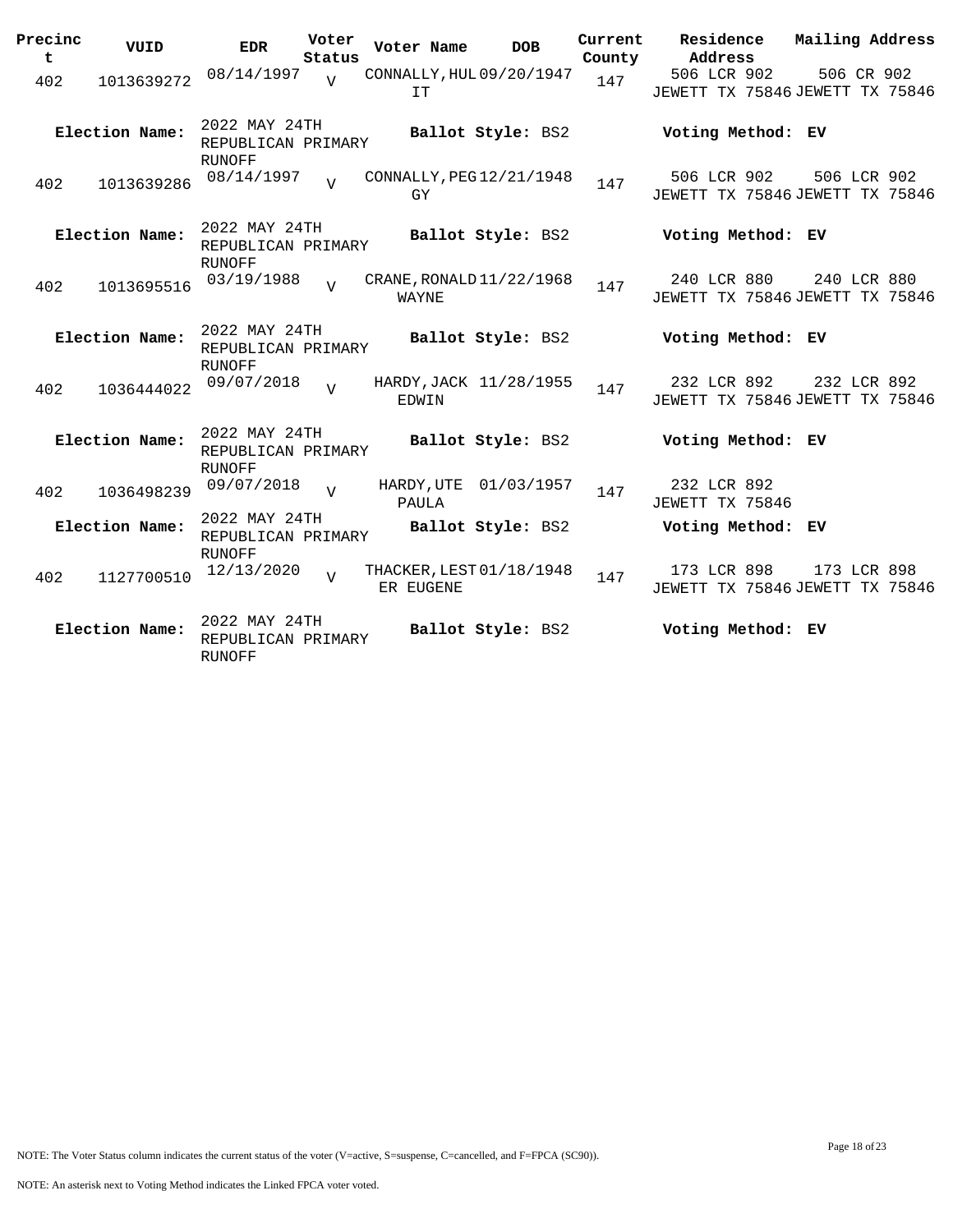| Precinc<br>t | VUID           | <b>EDR</b>                                           | Voter<br>Status | Voter Name                             | <b>DOB</b>        | Current<br>County | Residence<br>Address                 | Mailing Address                                |
|--------------|----------------|------------------------------------------------------|-----------------|----------------------------------------|-------------------|-------------------|--------------------------------------|------------------------------------------------|
| 403          | 1013650994     | 10/29/1992                                           | $\overline{U}$  | DAY, ANDREW 08/30/1969<br>KENT         |                   | 147               | 839 LCR 516                          | 839 B LCR 516<br>MEXIA TX 76667 MEXIA TX 76667 |
|              | Election Name: | 2022 MAY 24TH<br>REPUBLICAN PRIMARY<br>RUNOFF        |                 |                                        | Ballot Style: BS2 |                   | Voting Method: EV                    |                                                |
| 403          | 1013651545     | 10/29/1992                                           | $\overline{U}$  | DAY, MELISSA 09/05/1971<br><b>RENE</b> |                   | 147               | 839 LCR 516<br>MEXIA TX 76667        | 839B LCR 516<br>MEXIA TX 76667                 |
|              | Election Name: | 2022 MAY 24TH<br>REPUBLICAN PRIMARY<br>RUNOFF        |                 |                                        | Ballot Style: BS2 |                   | Voting Method: EV                    |                                                |
| 403          | 2143933485     | 03/10/2018                                           | $\overline{V}$  | GILMORE, AMY 03/27/1974<br>LEANE       |                   | 147               | 493 FM 1365<br>MEXIA TX 76667        | 493 FM 1365<br>MEXIA TX 76667                  |
|              | Election Name: | 2022 MAY 24TH<br>REPUBLICAN PRIMARY<br>RUNOFF        |                 |                                        | Ballot Style: BS2 |                   | Voting Method: EV                    |                                                |
| 403          | 1013670899     | 08/26/1988                                           | $\overline{v}$  | HINCHLIFFE, C10/19/1938<br>AROLYN JANE |                   | 147               | 1900 FM 1365                         | 1900 FM 1365<br>MEXIA TX 76667 MEXIA TX 76667  |
|              | Election Name: | 2022 MAY 24TH<br>REPUBLICAN PRIMARY<br><b>RUNOFF</b> |                 |                                        | Ballot Style: BS2 |                   | Voting Method: EV                    |                                                |
| 403          | 1013670909     | 08/26/1988                                           | $\overline{U}$  | HINCHLIFFE, D10/01/1936<br>ONNIE MORAN |                   | 147               | 1900 FM 1365                         | 1900 FM 1365<br>MEXIA TX 76667 MEXIA TX 76667  |
|              | Election Name: | 2022 MAY 24TH<br>REPUBLICAN PRIMARY<br>RUNOFF        |                 |                                        | Ballot Style: BS2 |                   | Voting Method: EV                    |                                                |
| 403          | 2134794903     | 12/05/2019                                           | $\overline{U}$  | ROBINSON, KAC 11/28/1998<br>I DANIELLE |                   | 147               | 400 LCR 516<br><b>MEXIA TX 76667</b> | 400 LCR 516<br>MEXIA TX 76667                  |
|              | Election Name: | 2022 MAY 24TH<br>REPUBLICAN PRIMARY<br>RUNOFF        |                 |                                        | Ballot Style: BS2 |                   | Voting Method: EV                    |                                                |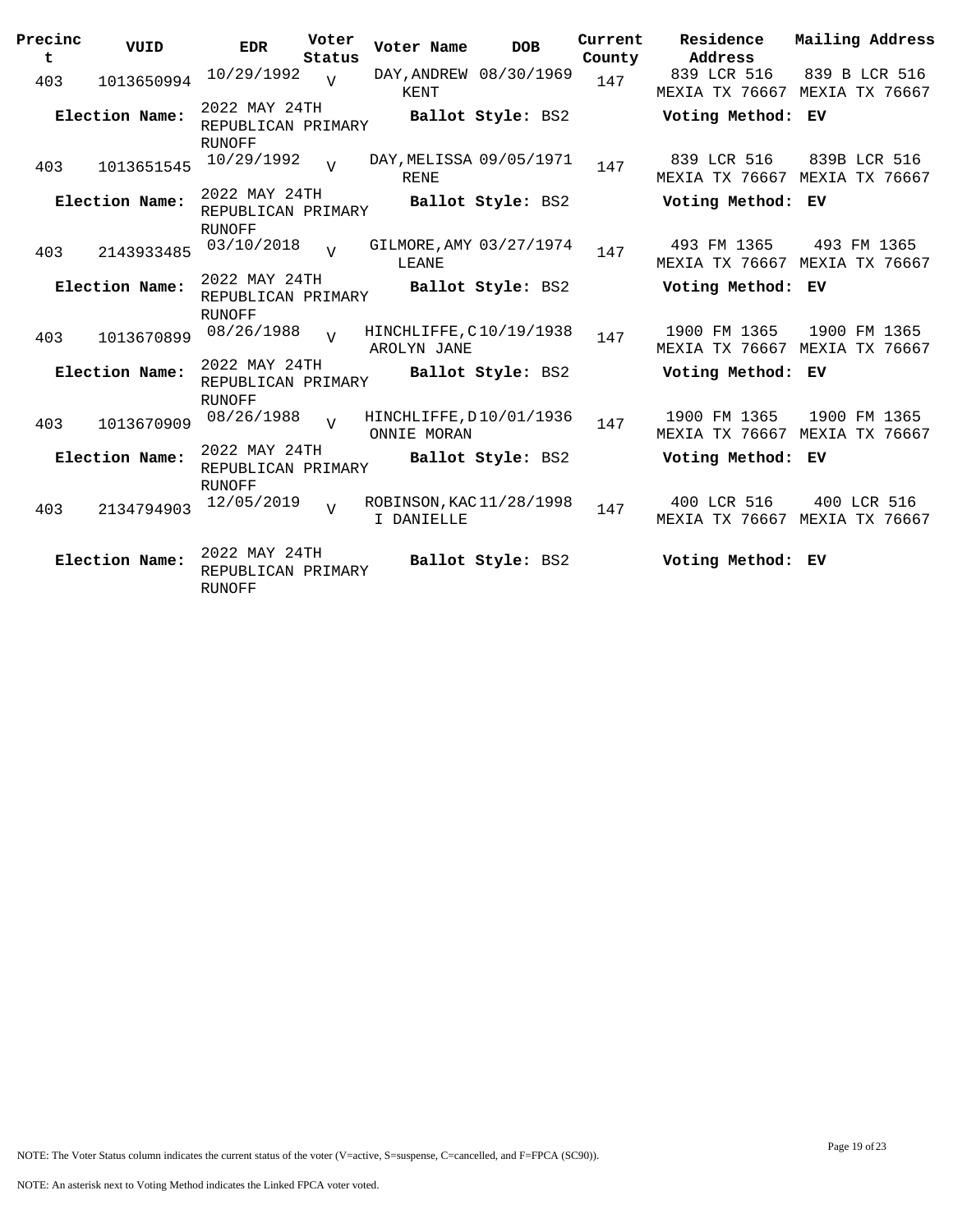| Precinc<br>t | VUID           | <b>EDR</b>                                           | Voter<br>Status | Voter Name             | <b>DOB</b>               | Current<br>County | Residence<br>Address                                          | Mailing Address |  |
|--------------|----------------|------------------------------------------------------|-----------------|------------------------|--------------------------|-------------------|---------------------------------------------------------------|-----------------|--|
| 404          | 1013653915     | 03/01/1978                                           | V               |                        | CATE, WYNTERS 08/08/1948 | 147               | 5908 FM 39 N<br>MEXIA TX 76667 MEXIA TX 76667                 | 5908 FM 39 N    |  |
|              | Election Name: | 2022 MAY 24TH<br>REPUBLICAN PRIMARY                  |                 |                        | Ballot Style: BS2        |                   | Voting Method: EV                                             |                 |  |
| 404          | 1027134492     | RUNOFF<br>09/23/2018                                 | $\overline{U}$  | RY MAY                 | CURRENT, SHER 07/26/1966 | 147               | 445 LCR 439<br>MEXIA TX 76667                                 |                 |  |
|              | Election Name: | 2022 MAY 24TH<br>REPUBLICAN PRIMARY<br>RUNOFF        |                 |                        | Ballot Style: BS2        |                   | Voting Method: EV                                             |                 |  |
| 404          | 1027426555     | 09/07/2005                                           | $\overline{V}$  | SIMS                   | EBERLE, RUTH 04/22/1947  | 147               | 534 LCR 437<br>MEXIA TX 76667 MEXIA TX 76667                  | 534 LCR 437     |  |
|              | Election Name: | 2022 MAY 24TH<br>REPUBLICAN PRIMARY<br><b>RUNOFF</b> |                 |                        | Ballot Style: BS2        |                   | Voting Method: EV                                             |                 |  |
| 404          | 1013695309     | 08/25/1989                                           | $\overline{U}$  | Y GALE                 | HILEMAN, WEND 02/07/1970 | 147               | 2163 LCR 456 1329 E MILAM ST<br>MEXIA TX 76667 MEXIA TX 76667 |                 |  |
|              | Election Name: | 2022 MAY 24TH<br>REPUBLICAN PRIMARY<br>RUNOFF        |                 |                        | Ballot Style: BS2        |                   | Voting Method: EV                                             |                 |  |
| 404          | 1013652312     | 03/04/1992                                           | $\overline{V}$  | D BRENT                | LOCKE, RICHAR 09/19/1953 | 147               | 639 PR 514<br>MEXIA TX 76667 MEXIA TX 76667                   | 639 LCR 514     |  |
|              | Election Name: | 2022 MAY 24TH<br>REPUBLICAN PRIMARY<br><b>RUNOFF</b> |                 |                        | Ballot Style: BS2        |                   | Voting Method: EV                                             |                 |  |
| 404          | 1013652656     | 03/01/1982                                           | $\overline{V}$  | PLUMMER<br>JR, EDWIN E | 09/23/1956               | 147               | 2596 LCR 454<br>MEXIA TX 76667 MEXIA TX 76667                 | P.O. BOX 501    |  |
|              | Election Name: | 2022 MAY 24TH<br>REPUBLICAN PRIMARY<br><b>RUNOFF</b> |                 |                        | Ballot Style: BS2        |                   | Voting Method: EV                                             |                 |  |
| 404          | 1013652710     | 07/13/1984                                           | $\overline{V}$  | DA RUTH                | PLUMMER, GLEN 09/14/1955 | 147               | 2560 LCR 454<br>MEXIA TX 76667 MEXIA TX 76667                 | P.O. BOX 501    |  |
|              | Election Name: | 2022 MAY 24TH<br>REPUBLICAN PRIMARY<br><b>RUNOFF</b> |                 |                        | Ballot Style: BS2        |                   | Voting Method: EV                                             |                 |  |
| 404          | 1013653390     | 10/01/1984                                           | $\overline{v}$  | SE LEA                 | SHIVERS, JANI 04/27/1953 | 147               | 491 LCR 437<br>MEXIA TX 76667 MEXIA TX 76667                  | 491 LCR 437     |  |
|              | Election Name: | 2022 MAY 24TH<br>REPUBLICAN PRIMARY<br>RUNOFF        |                 |                        | Ballot Style: BS2        |                   | Voting Method: EV                                             |                 |  |
| 404          | 1013705254     | 03/01/1978                                           | $\overline{z}$  | ON G                   | THOMPSON, AAR 03/11/1947 | 147               | 534 LCR 437<br>MEXIA TX 76667                                 |                 |  |
|              | Election Name: | 2022 MAY 24TH<br>REPUBLICAN PRIMARY<br>RUNOFF        |                 |                        | Ballot Style: BS2        |                   | Voting Method: EV                                             |                 |  |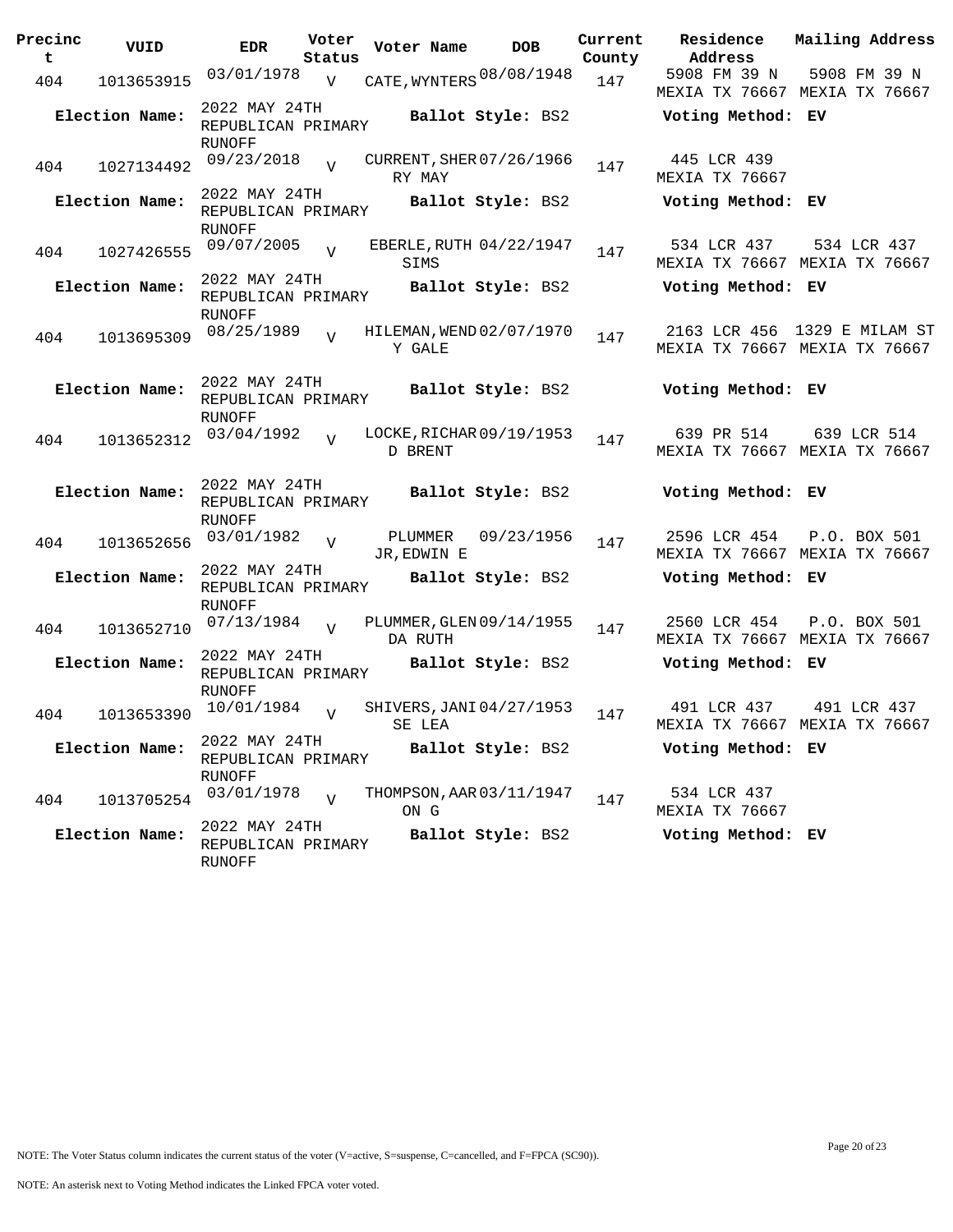| Precinc<br>t | VUID           | <b>EDR</b>                                           | Voter<br>Status | Voter Name  | <b>DOB</b>               | Current<br>County | Residence<br>Address                                   | Mailing Address                    |
|--------------|----------------|------------------------------------------------------|-----------------|-------------|--------------------------|-------------------|--------------------------------------------------------|------------------------------------|
| 405          | 1013651120     | 02/27/1994                                           | $\overline{U}$  | H WIGHT     | CHERRY, JOSEP 10/12/1956 | 147               | 2990 FM 1953<br>MEXIA TX 76667 MEXIA TX 76667          | 2990 FM 1953                       |
|              | Election Name: | 2022 MAY 24TH<br>REPUBLICAN PRIMARY<br><b>RUNOFF</b> |                 |             | Ballot Style: BS2        |                   | Voting Method: EV                                      |                                    |
| 405          | 1013648377     | 09/14/1996                                           | $\overline{U}$  | LOUIS       | GRAY, ARNOLD 08/15/1941  | 147               | 5995 HWY 164 E 5995 HWY 164 E<br>GROESBECK TX<br>76642 | GROESBECK TX<br>76642              |
|              | Election Name: | 2022 MAY 24TH<br>REPUBLICAN PRIMARY                  |                 |             | Ballot Style: BS2        |                   | Voting Method:                                         | EV                                 |
| 405          | 1013648365     | RUNOFF<br>09/14/1996                                 | $\overline{V}$  | GRAY, PENNY | 02/27/1940               | 147               | 5995 HWY 164 E 5995 HWY 164 E<br>GROESBECK TX<br>76642 | GROESBECK TX<br>76642              |
|              | Election Name: | 2022 MAY 24TH<br>REPUBLICAN PRIMARY<br><b>RUNOFF</b> |                 |             | Ballot Style: BS2        |                   | Voting Method:                                         | ЕV                                 |
| 405          | 1020947273     | 04/10/2004                                           | $\overline{U}$  | EN OLIVIA   | HOFFMAN, LAUR 04/10/1986 | 147               | 158 PR 5521<br><b>MEXIA TX 76667</b>                   | PO BOX 45<br>GROESBECK TX<br>76642 |
|              | Election Name: | 2022 MAY 24TH<br>REPUBLICAN PRIMARY<br><b>RUNOFF</b> |                 |             | Ballot Style: BS2        |                   | Voting Method:                                         | ЕV                                 |
| 405          | 1013651606     | 05/23/1984                                           | $\overline{U}$  | ERT EDWARD  | SHOQUIST, ROB 04/03/1957 | 147               | 2104 FM 1953<br><b>MEXIA TX 76667</b>                  | 2104 FM 1953<br>MEXIA TX 76667     |
|              | Election Name: | 2022 MAY 24TH<br>REPUBLICAN PRIMARY<br><b>RUNOFF</b> |                 |             | Ballot Style: BS2        |                   | Voting Method: EV                                      |                                    |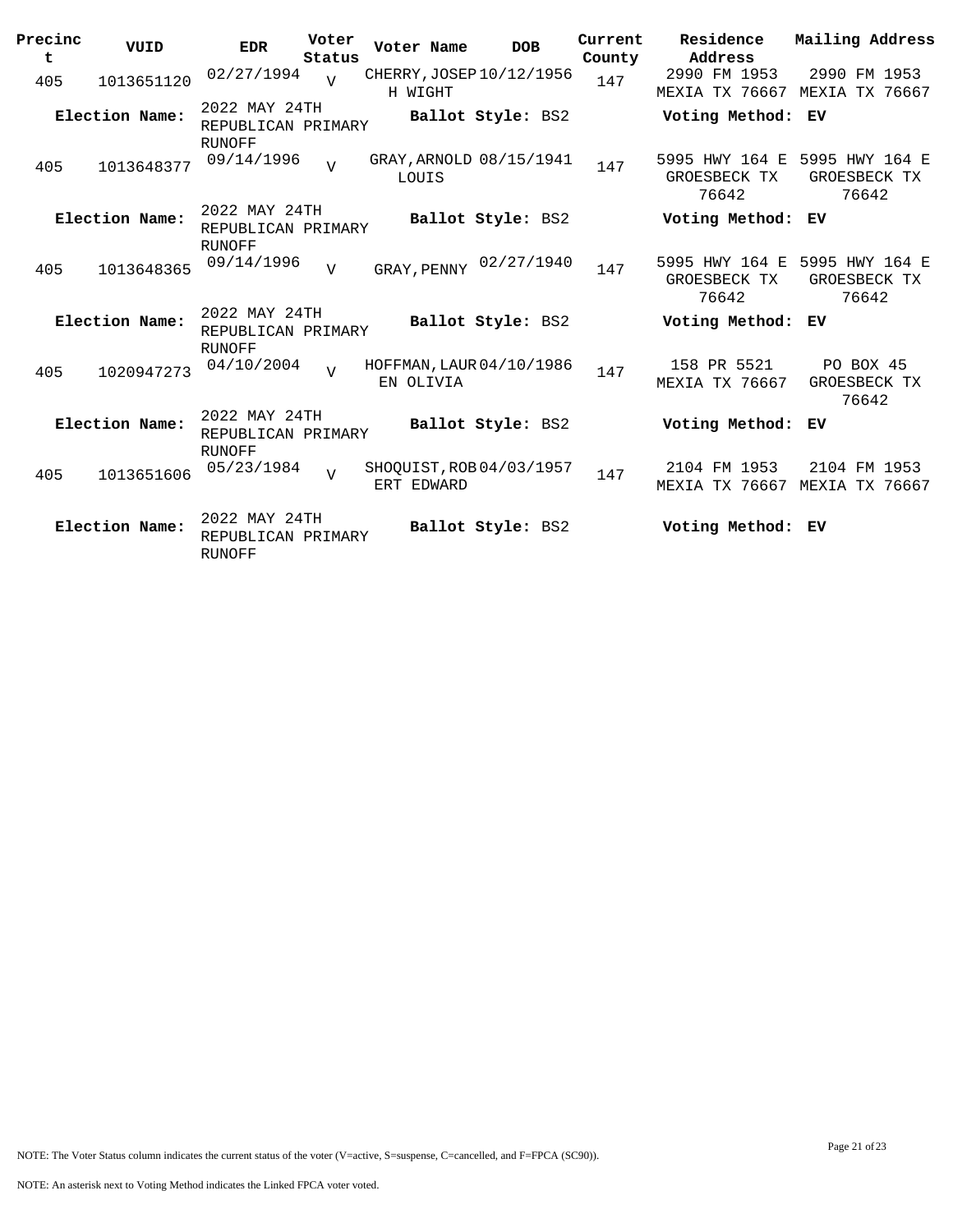| Precinc<br>t | VUID           | EDR                                           | Voter<br>Status | Voter Name | <b>DOB</b>               | Current<br>County | Residence<br>Address                 | Mailing Address                      |
|--------------|----------------|-----------------------------------------------|-----------------|------------|--------------------------|-------------------|--------------------------------------|--------------------------------------|
| 406          | 1020241230     | 06/04/2005                                    | $\overline{V}$  | SS RANDAL  | BOSTAIN, ARLI 10/29/1955 | 147               | 326 LCR 808<br>GROESBECK TX<br>76642 | 326 LCR 808<br>GROESBECK TX<br>76642 |
|              | Election Name: | 2022 MAY 24TH<br>REPUBLICAN PRIMARY<br>RUNOFF |                 |            | Ballot Style: BS2        |                   | Voting Method: EV                    |                                      |
| 406          | 1018543602     | 02/23/2003                                    | $\overline{V}$  | L JEANEANE | BOSTAIN, CARO 09/26/1955 | 147               | 326 LCR 808<br>GROESBECK TX<br>76642 | 326 LCR 808<br>GROESBECK TX<br>76642 |
|              | Election Name: | 2022 MAY 24TH<br>REPUBLICAN PRIMARY<br>RUNOFF |                 |            | Ballot Style: BS2        |                   | Voting Method: EV                    |                                      |